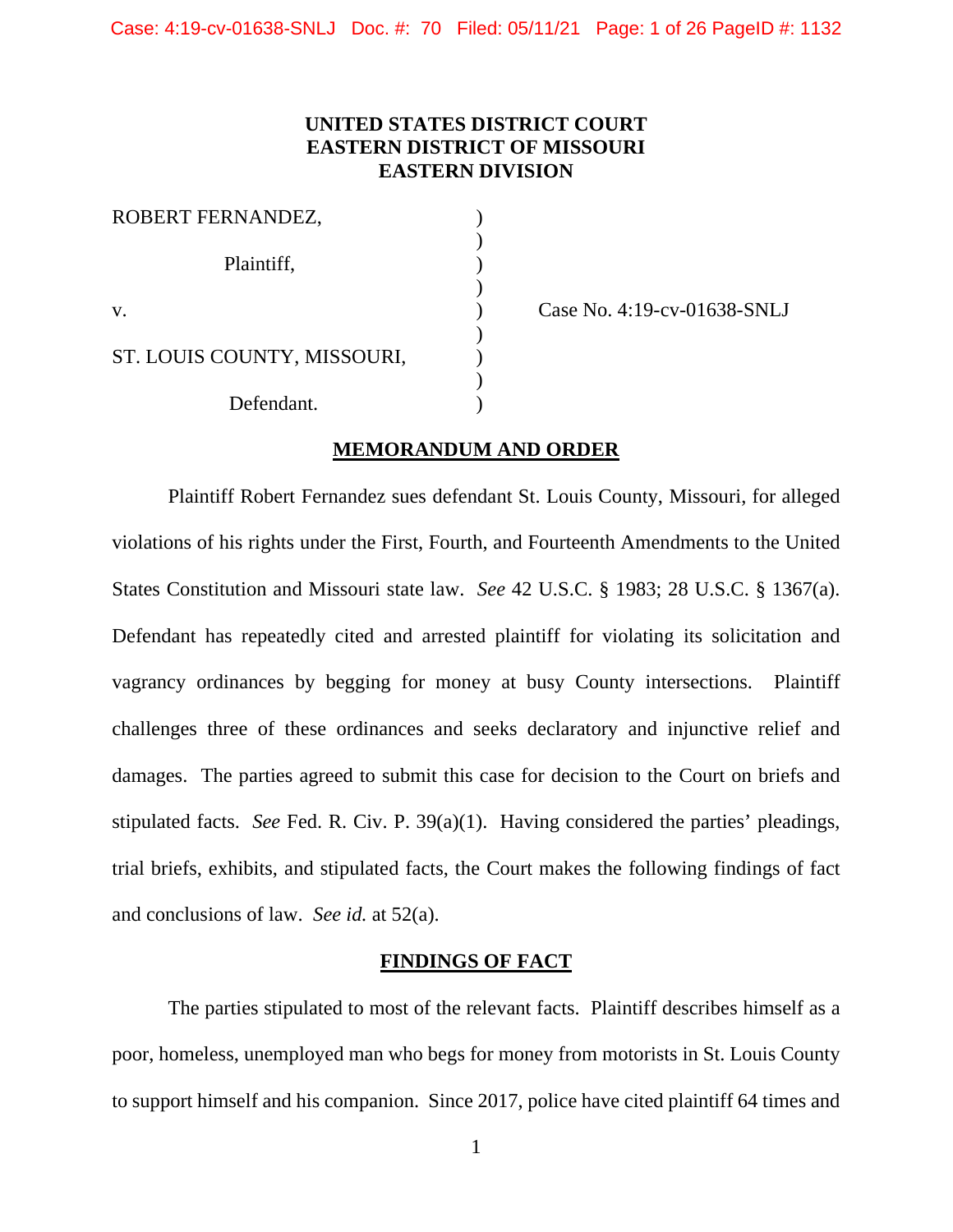arrested him four times for his solicitation activities. Police have also given plaintiff warnings about his solicitation activity without citing or arresting him and told him to move along, which plaintiff has done. Plaintiff challenges three ordinances under which he has been cited and arrested: (1) the solicitor licensing requirements of Chapter 804, the "Peddlers and Solicitors Code"; (2) section 1209.090.1, which prohibits standing in the roadway for certain solicitation purposes; and (3) sections 716.080 and 716.090, which define and prohibit vagrancy.

#### **1. Chapter 804 – Peddlers and Solicitors Code.**

Plaintiff challenges the provisions of St. Louis County Code Chapter 804 that require a person to obtain a license before soliciting property or financial assistance in public and that restrict solicitation at certain designated intersections. Defendant has cited plaintiff 31 times and arrested him four times for soliciting without a license and has held him pursuant to these arrests for a total of 28 hours and 26 minutes.<sup>[1](#page-1-0)</sup>

Section 804.050 requires a "solicitor" to obtain a license before soliciting, reading: "It shall be unlawful for any solicitor to engage in such business in St. Louis County, without first having obtained a license therefor from the Division." St. Louis County Peddlers and Solicitors Code § 804.050. The chapter defines a "solicitor" as:

*Solicitor*: Any individual:

- (a) traveling by foot, wagon, automobile, motor truck, or any type of conveyance from house to house, or place to place; or
- (b) positioned on or near street corners, public ways or places of public assembly or congregation; or

<span id="page-1-0"></span><sup>&</sup>lt;sup>1</sup> Plaintiff's trial brief claims 29 hours and 2 minutes of seizures, which contradicts the parties' stipulation and plaintiff's exhibit. *See* Pl.'s Ex. 42 [Doc. #56-42]. The Court's finding relies on the stipulation and record evidence.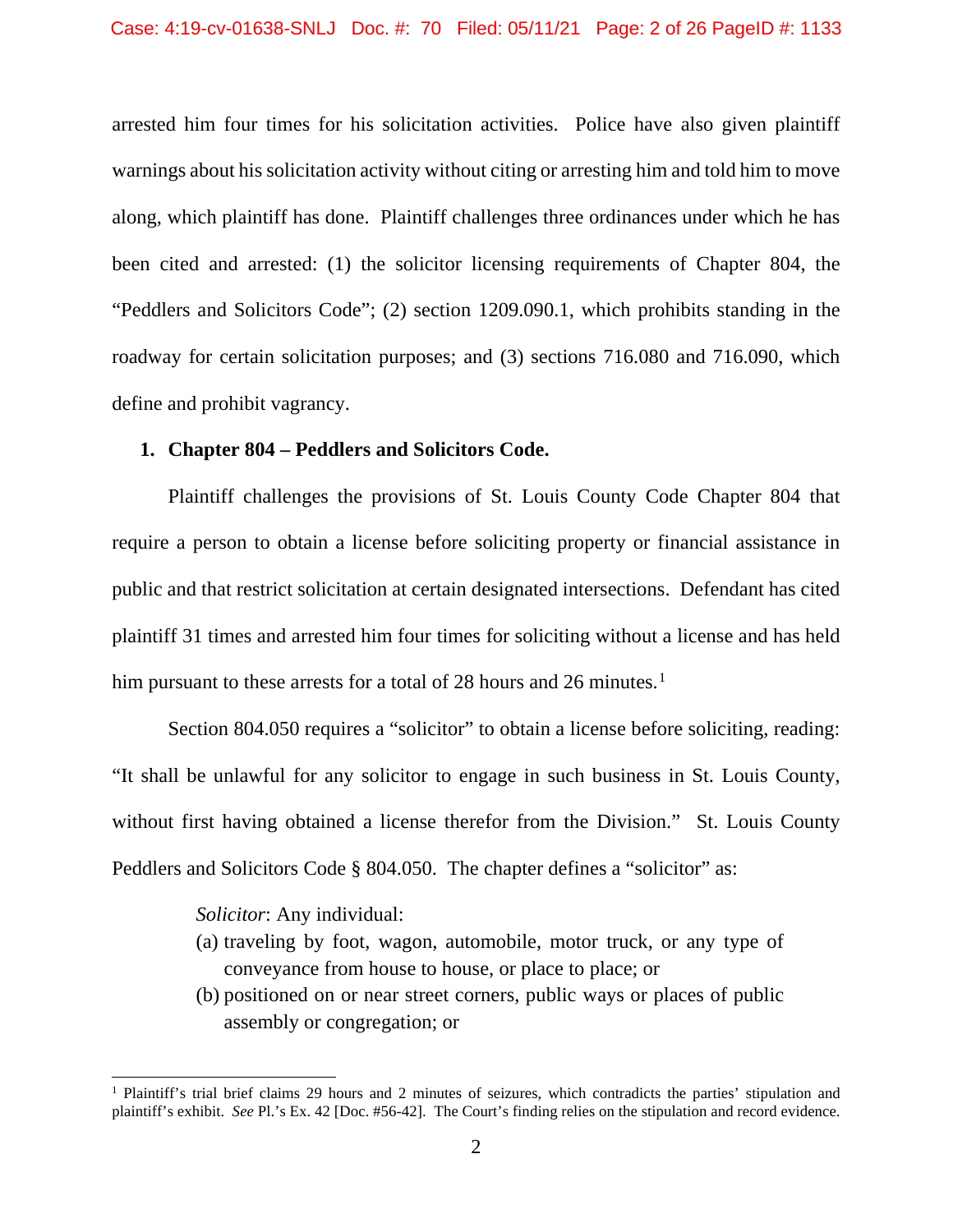(c) located in or near the roadway or right-of-way of a roadway for the purpose of:

#### **(i) soliciting property or financial assistance of any kind;** or

(ii) selling or offering for sale any article, tag service, emblem, publication or ticket; or

(iii) taking or attempting to take orders for the sale of goods, wares, books, charts, maps, magazines, or other merchandise for future delivery, or for services to be furnished or performed then or in the future . . .

#### *Id.* § 804.030(4) (emphasis added).

To obtain a solicitor's license, applicants must pay a \$13.00 license fee, complete notarized paperwork, attach photographs of themselves, and undergo a background check. Chapter 804 lists several reasons an application may be denied, including if the applicant lacks "good moral character and reputation." *See* St. Louis County Peddlers and Solicitors Code § 804.130(c). A solicitor's license expires after six months and cannot be renewed, requiring a person to repeat the process every six months. Chapter 804 does not set a timeline by which applications must be processed. In plaintiff's experience, defendant has typically taken between one to three weeks to process his applications.

In addition to the license requirement, section 804.165 limits soliciting at designated intersections to three days per year per person or organization. Section 804.165.1 reads: "It shall be unlawful for any individual to solicit, or to obtain authorization hereunder to solicit, on more than three days per calendar year at any intersection or combination of intersections designated in Schedule I of this code. All such solicitation shall occur between sunrise and sunset." *Id.* § 804.165.1. Section 804.165.3 requires any person who wants to solicit at a Schedule I intersection to present a valid solicitor license and file an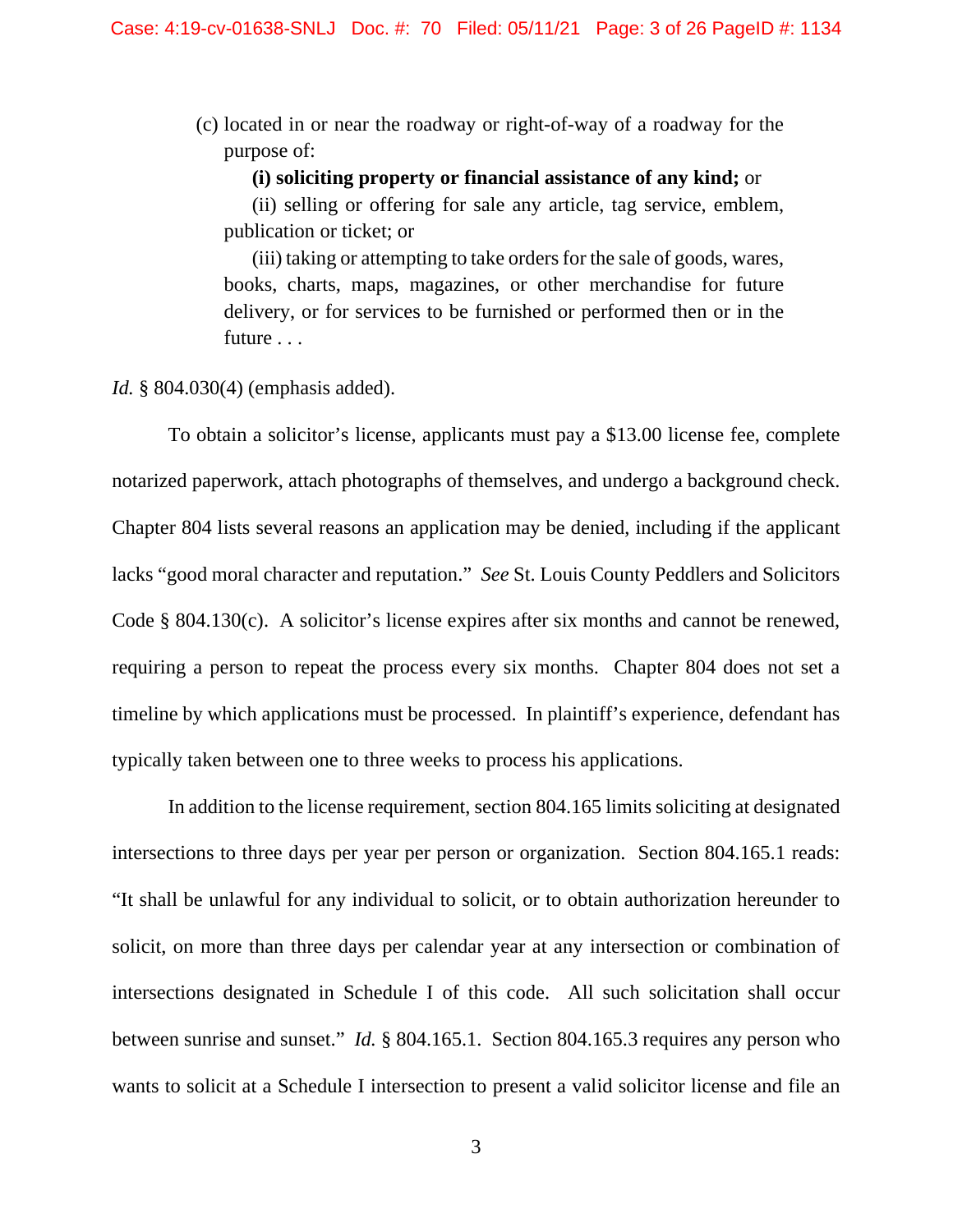advance application to solicit on the requested dates. *Id.* § 804.165.3. This section also requires all individuals who solicit under its authority to "comply with all applicable County ordinances and traffic regulations." *Id.* § 804.165.4.

Schedule I intersections are high-volume traffic intersections with higher speed limits designed to increase the movement of traffic. Defendant claims section 804.165 serves to reduce the number of solicitors at busy intersections, which reduces the risk of accidents and promotes traffic safety. Plaintiff prefers to solicit at the northbound exit for Interstate 55 at Lindbergh Boulevard, a Schedule I intersection, because he says he makes the most money there. Plaintiff's financial needs require him to beg almost daily. He claims that he makes less money at other locations and that the suburban nature of St. Louis County necessitates begging at intersections where lots of vehicles pass.

Plaintiff has applied for solicitor's licenses three times. His first two applications were approved and have expired. The third was pending when the parties submitted this matter. As plaintiff's preferred place to beg is a Schedule I intersection, he also sought authorization to solicit at certain Schedule I intersections with one of his license applications. He received approval to solicit at his preferred intersection on three days in 2019, the maximum number of days allowed per person in one calendar year. Plaintiff admits he has solicited at Schedule I intersections on other days without authorization.

Plaintiff has not been convicted of any violations under these ordinances and thus has not been imprisoned or paid any fines. In May 2019, a St. Louis County Counselor entered a *nolle prosequi* on the citations then pending against plaintiff. Plaintiff continued to receive citations after he filed this lawsuit, with his last arrest occurring on August 22,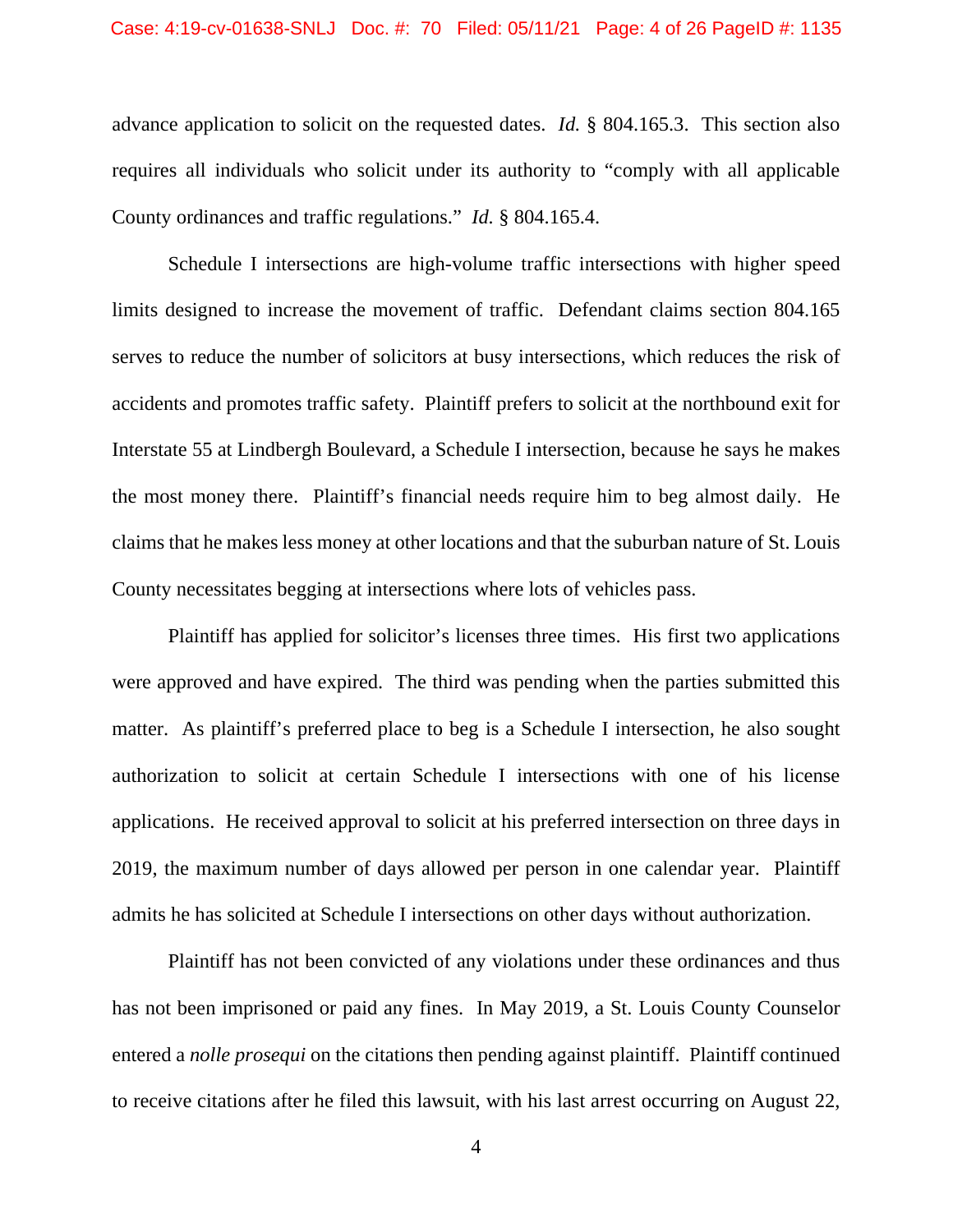2019. In December 2019, a County municipal judge dismissed all citations then pending against plaintiff following plaintiff's motion to dismiss. Plaintiff claims he received notice of additional court dates for pending citations in July 2020, which caused him fear, and that these court dates were later cancelled, which put his mind more at ease. Plaintiff fears he will continue to be cited and arrested for soliciting.

Plaintiff has an old shoulder injury that pre-dated the events of this lawsuit. The parties stipulate that because of his handcuffing during an arrest on June 18, 2018, plaintiff's shoulder dislocated at the site of the old injury, requiring County police officers to take him to the hospital for treatment. Defendant's exhibits show defendant arrested plaintiff on June 15, 2018, and that, after being detained in a holding cell, plaintiff complained of shoulder and chest pain, was transported to the hospital for treatment, and was deemed fit for confinement. Plaintiff's exhibits include one set of medical records for a hospital visit on September 8, 2018, which is not on or around a date on which plaintiff was arrested. Those records indicate plaintiff dislocated his shoulder by slipping and falling on the concrete approximately 30 minutes before arriving at the hospital.

Defendant submitted evidence of two accidents involving solicitors at Schedule I intersections in the past three years. In one, a child soliciting for a youth team stepped off a median, stumbled, and struck a vehicle's side mirror. In the other, a driver rear ended another vehicle while trying to get money out to give to a solicitor by the exit lane.

A County police officer claims that vehicles on the exit ramp have moved over when plaintiff walked towards them and that his precinct receives three to four phone call complaints each day about plaintiff soliciting at I-55 and Lindbergh. Defendant's Exhibit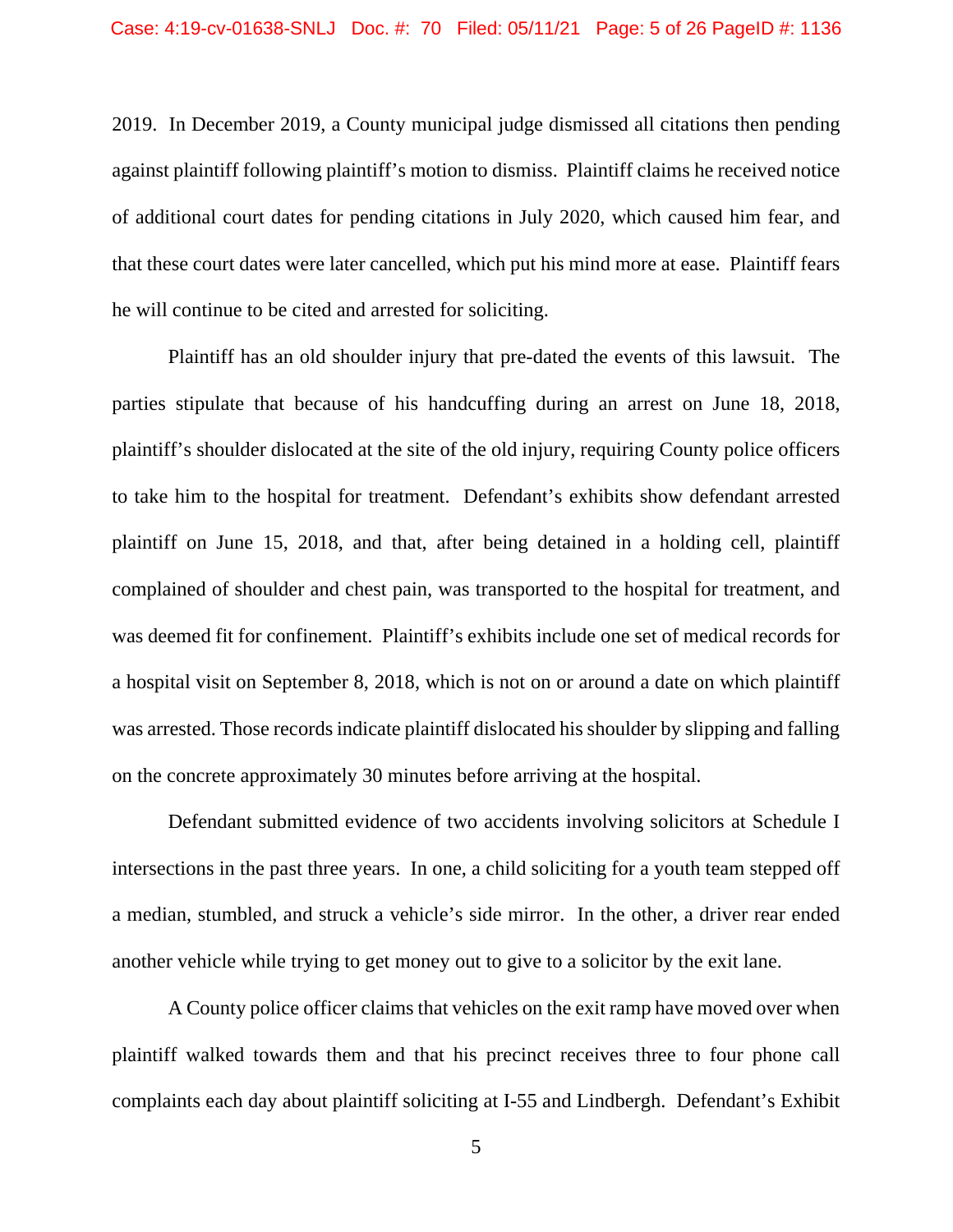A contains audio recordings of six such calls between August and November 2019. These complaints include that plaintiff was "blocking up traffic, taking people's money"; that he is "always there" and "goes in and out of traffic when the light's red"; that the same "Mexican or black, whatever he is" beggar was there again; that it is "disturbing to live in St. Louis County . . . and have beggars at the damn intersection"; and that "it's bad enough I can't even take my kids, you know, to a baseball game in the city . . . because of all the homeless beggars . . . I'll be damned if they're going to start invading St. Louis County." Def.'s Ex. A [Doc. #59-1].

#### **2. Section 1209.090 – Pedestrians Soliciting Rides or Business.**

Plaintiff challenges section 1209.090.1 of the St. Louis County Code, which reads: "No person shall stand in a roadway for the purpose of soliciting a ride, employment, charitable contribution or business from the occupant of any vehicle." St. Louis County Traffic Code § 1209.090.1. Defendant has cited plaintiff 14 times under this section.

Plaintiff begs by carrying a sign stating he is homeless and seeking help. The parties agree plaintiff's practice is to stand on a sidewalk or median to beg from drivers. Plaintiff claims he only approaches motorists if they indicate they will give him something. Plaintiff maintains he is always careful of his own safety and motorist safety and does not "stand" in the roadway; he claims he only briefly enters the shoulder or curbside to receive donations from stopped motorists. A County police officer claims he has seen plaintiff walking in the roadway to solicit and has seen him enter the second lane of traffic at I-55 and Lindbergh. The parties agree that solicitors who enter traffic lanes when the light is green or changes to green can cause traffic to slow down or stop and are at risk of being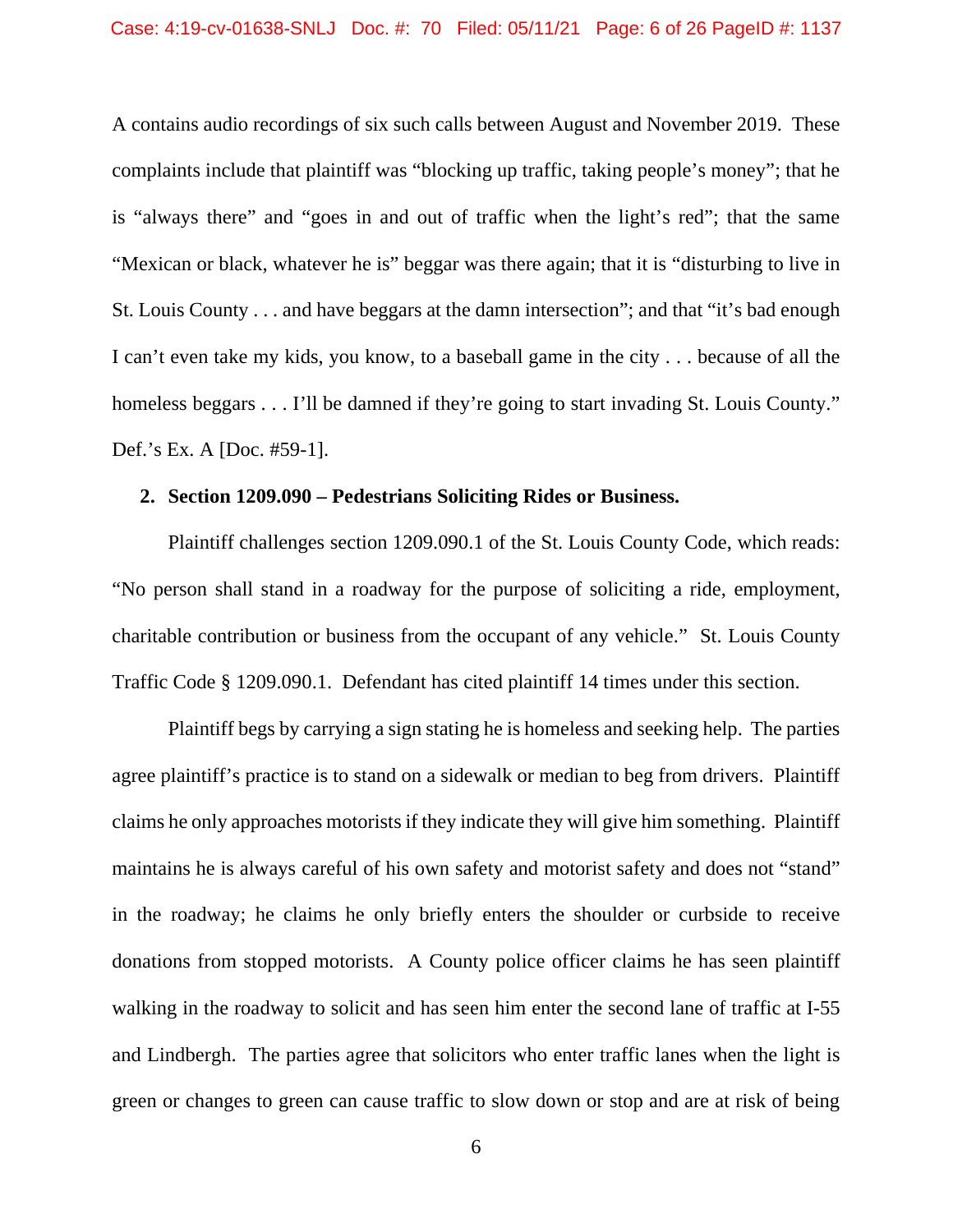hit by moving vehicles. County police officers claim solicitors create a safety hazard when they solicit in roadways and can cause driver distraction, which can lead to accidents.

## **3. Sections 716.080 and 716.090 – Vagrancy.**

Plaintiff challenges sections 716.080 and 716.090 of the St. Louis County Code.

Section 716.080 reads: "A person shall not be a vagrant." St. Louis County Petty Offenses

Code § 716.080. Vagrancy is defined in section 716.090:

The following classes of persons shall be deemed vagrant within the meaning of this chapter:

(1) Every person without any visible means of support who may be found loitering around houses of ill-fame, gambling houses or places where liquor is sold or drunk.

(2) Every person who shall attend or operate any gambling device or apparatus.

(3) Every person who shall be engaged in practicing any trick or device to procure money or other thing of value.

(4) Every person who shall be engaged in any unlawful calling.

(5) Every able-bodied man who shall neglect or refuse to provide for the support of his family.

(6) Every person found tramping or wandering around from place to place without any visible means of support.

*Id.* § 716.090. Defendant has cited plaintiff eight times for vagrancy. Early in this suit,

defendant agreed to stop enforcing these sections, and the County Counselor asked the

County Council to repeal or amend them. The record does not show if this has happened.

## **CONCLUSIONS OF LAW**

#### **1. Exhibits and objections.**

The Court considered all the exhibits and affidavits submitted with the trial briefing.

The parties stipulated to the admission of their exhibits without further foundation. The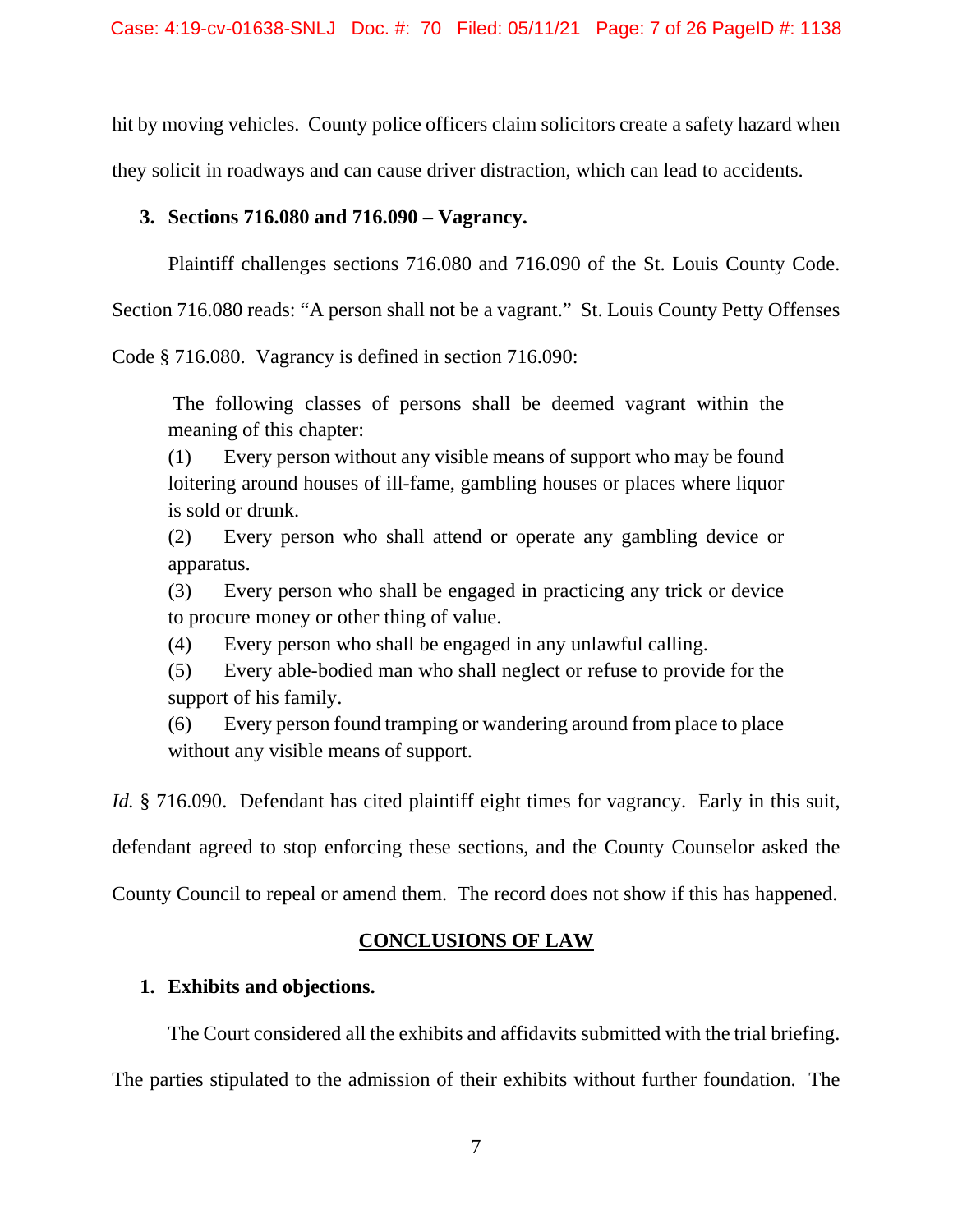Court overrules the relevancy objections the parties included in their Stipulated Facts, including plaintiff's objection to a County police officer's testimony that "there have been occasions when vehicles on the exit ramp have moved over when Mr. Fernandez walked towards them" and defendant's objections to facts regarding the limitations of the municipal court's jurisdiction and the arguments plaintiff raised there. *See* Stipulated Facts ¶¶ 68, 74-75 [Doc. #57]. The Court also overrules plaintiff's request to strike the following testimony by County police officers as undisclosed expert testimony: (1) "drivers who donate money to solicitors can be distracted and can cause accidents"; (2) "persons soliciting in roadways create a safety hazard to themselves and to drivers"; and (3) "limiting the number of solicitors at designated Schedule I intersections promotes public safety because it can reduce the risk of accidents to solicitors and vehicles." *See id.* ¶¶ 62-64. The Court will only give this testimony such weight as it may be due.

#### **2. Plaintiff's claims.**

Plaintiff has standing for his claims, which defendant does not dispute. *See Frost v. Sioux City*, 920 F.3d 1158, 1162 (8th Cir. 2019). Plaintiff brings six claims. Counts I-III seek declaratory and injunctive relief under 42 U.S.C. § 1983. "Section 1983 provides that '[e]very person who, under color of any statute, ordinance, regulation, custom, or usage, of any State . . ., subjects, or causes to be subjected, any citizen of the United States . . . to the deprivation of any rights, privileges, or immunities secured by the Constitution and laws, shall be liable to the party injured.'" *Szabla v. City of Brooklyn Park*, 486 F.3d 385, 389 (8th Cir. 2007) (en banc) (quoting 42 U.S.C. § 1983). A local governing body "can be sued directly under § 1983 for monetary, declaratory, or injunctive relief where, as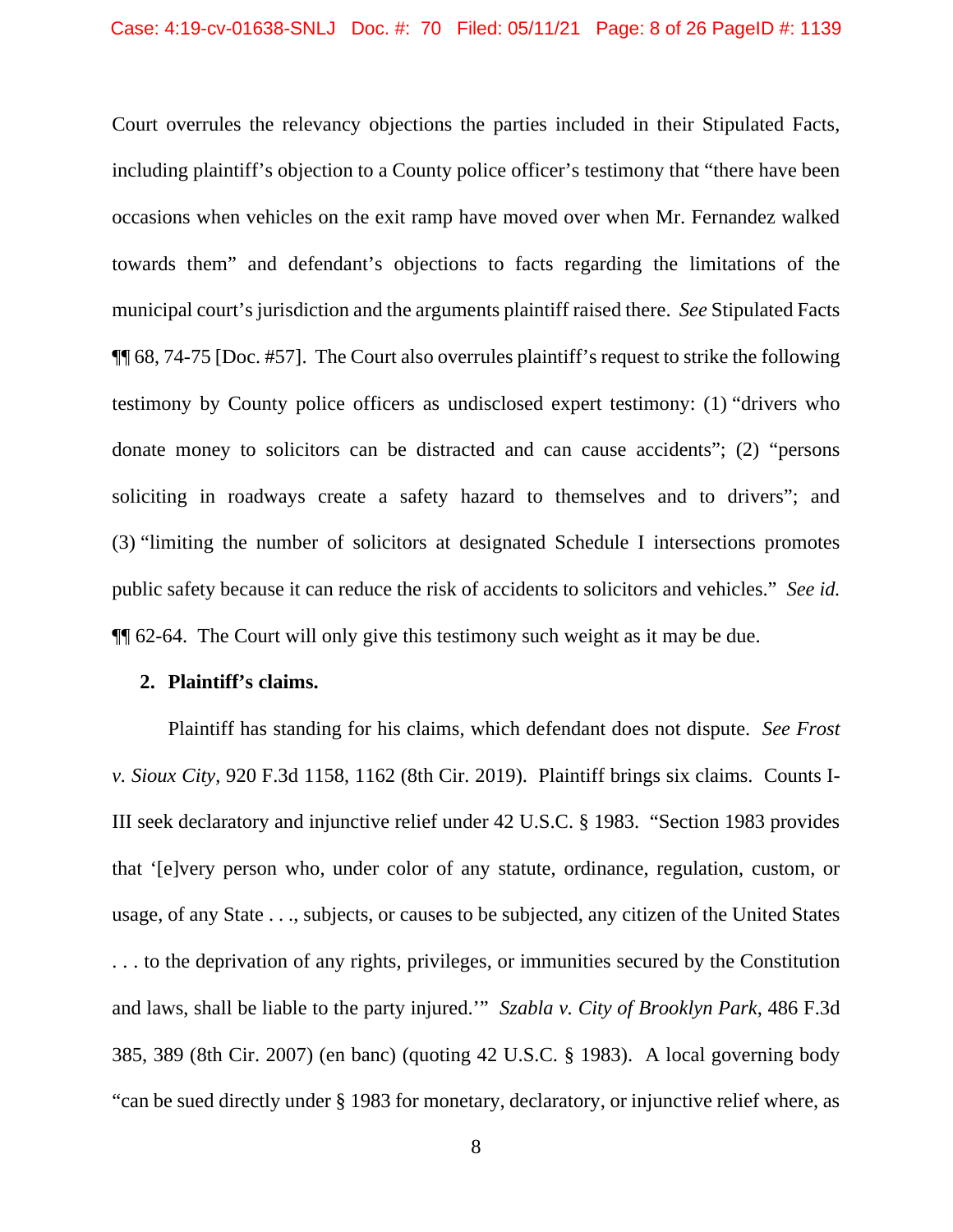here, the action that is alleged to be unconstitutional implements or executes a policy statement, ordinance, regulation, or decision officially adopted and promulgated by that body's officers." *Monell v. Dep't of Soc. Servs.*, 436 U.S. 658, 690 (1978).

Counts I and II allege the solicitor licensing requirements of Chapter 804 and the roadway solicitation prohibition in section 1209.090 violate the free speech clause of the First Amendment. Count III alleges the vagrancy prohibitions in sections 716.080 and 716.090 violate the due process and equal protection clauses of the Fourteenth Amendment. Plaintiff alleges all three laws are unconstitutional facially and as applied to him. *See Citizens United v. Fed. Election Com'n*, 558 U.S. 310, 331 (2010) (explaining the distinction between as-applied and facial challenges "goes to the breadth of the remedy employed by the Court"). He asks the Court to declare the ordinances unconstitutional and issue a permanent injunction prohibiting their enforcement.

In Counts IV and V, plaintiff seeks compensatory damages under section 1983. In Count IV, plaintiff claims his arrests under the solicitor license ordinance were unreasonable seizures within the meaning of the Fourth Amendment for which defendant is responsible because the ordinance is the County's law. In Count V, plaintiff claims his arrests were seizures that constituted harassment for exercising his First Amendment rights; that such seizures would objectively chill a person of ordinary firmness from exercising their First Amendment rights; and that plaintiff fears future seizures for exercising his rights. Finally, Count VI is a malicious prosecution claim for compensatory damages under Missouri state law. Plaintiff alleges the three ordinances were clearly unconstitutional and,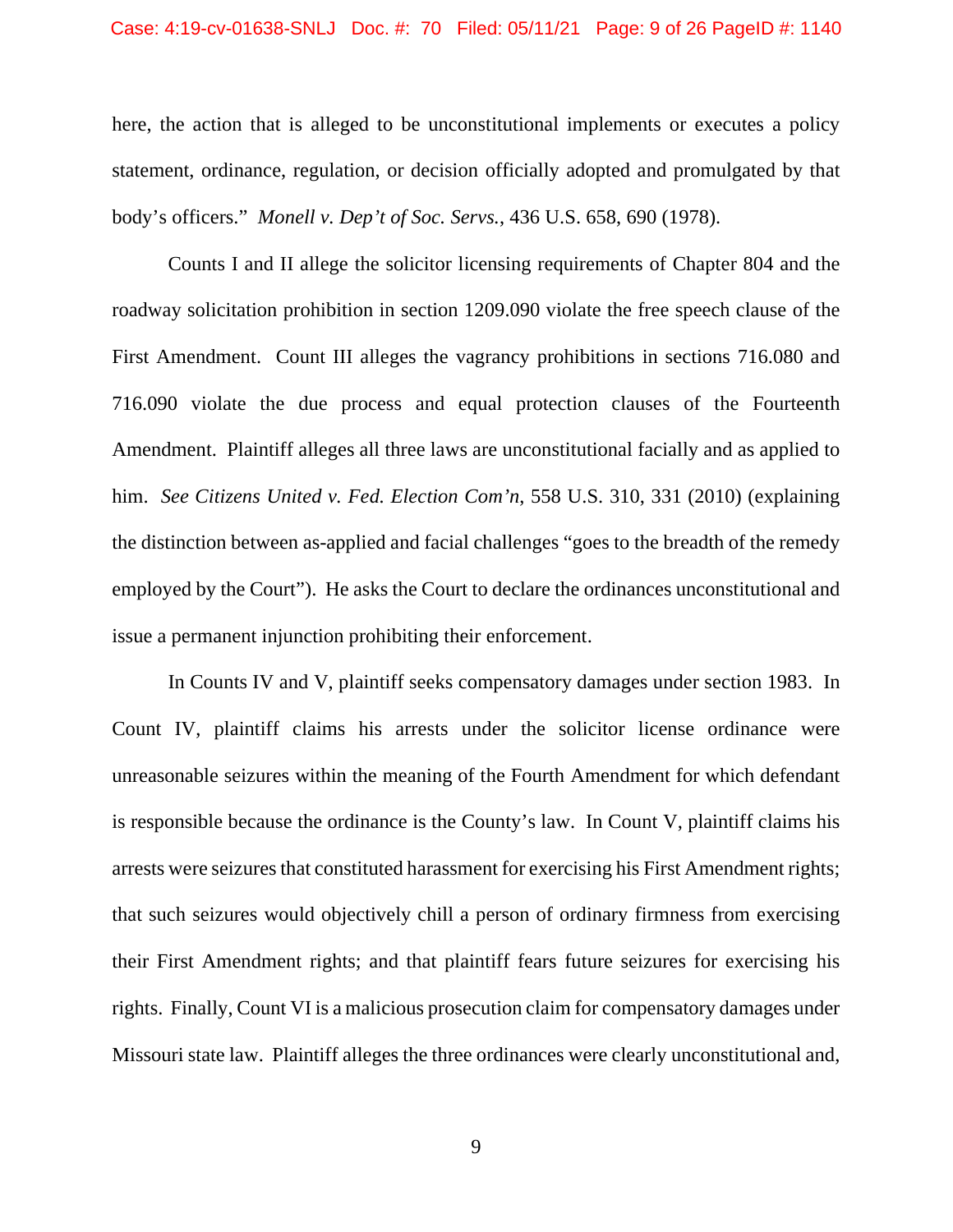as such, defendant acted maliciously in prosecuting him under them. Plaintiff also seeks to recover his attorneys' fees and costs. *See* 42 U.S.C. § 1988.

## **3. The challenged portions of the solicitor license ordinance in Chapter 804 are unconstitutional (Count I).**

Plaintiff challenges the solicitor licensing requirements in Chapter 804, arguing they are content-based speech restrictions that are not narrowly tailored to further a compelling government interest. The Court first notes the limits of this challenge. Plaintiff does not challenge the provisions of Chapter 804 regulating peddlers. He does not solicit on behalf of a nonprofit, sell anything, or take orders for goods. Plaintiff addresses only the requirements to obtain a license before "soliciting property or financial assistance of any kind" in the County and the provision limiting solicitation at Schedule I intersections. *See* St. Louis County Peddlers and Solicitors Code §§ 804.030(4), 804.050, 804.165.

"The First Amendment, applicable to the States through the Fourteenth Amendment, prohibits the enactment of laws 'abridging the freedom of speech.'" *Reed v. Town of Gilbert*, 576 U.S. 155, 163 (2015) (quoting U.S. Const., Amdt. 1). "[A]sking for charity or gifts, whether 'on the street or door to door,' is protected First Amendment speech." *Rodgers v. Bryant*, 942 F.3d 451, 456 (8th Cir. 2019) (quoting *Vill. of Schaumburg v. Citizens for a Better Env't*, 444 U.S. 620, 632 (1980)). Protected speech may be regulated if the government "can establish a good enough reason and a fit between the claimed reason and the chosen means of regulation." *Id*. "Content-based laws—those that target speech based on its communicative content—are presumptively unconstitutional and may be justified only if the government proves that they are narrowly tailored to serve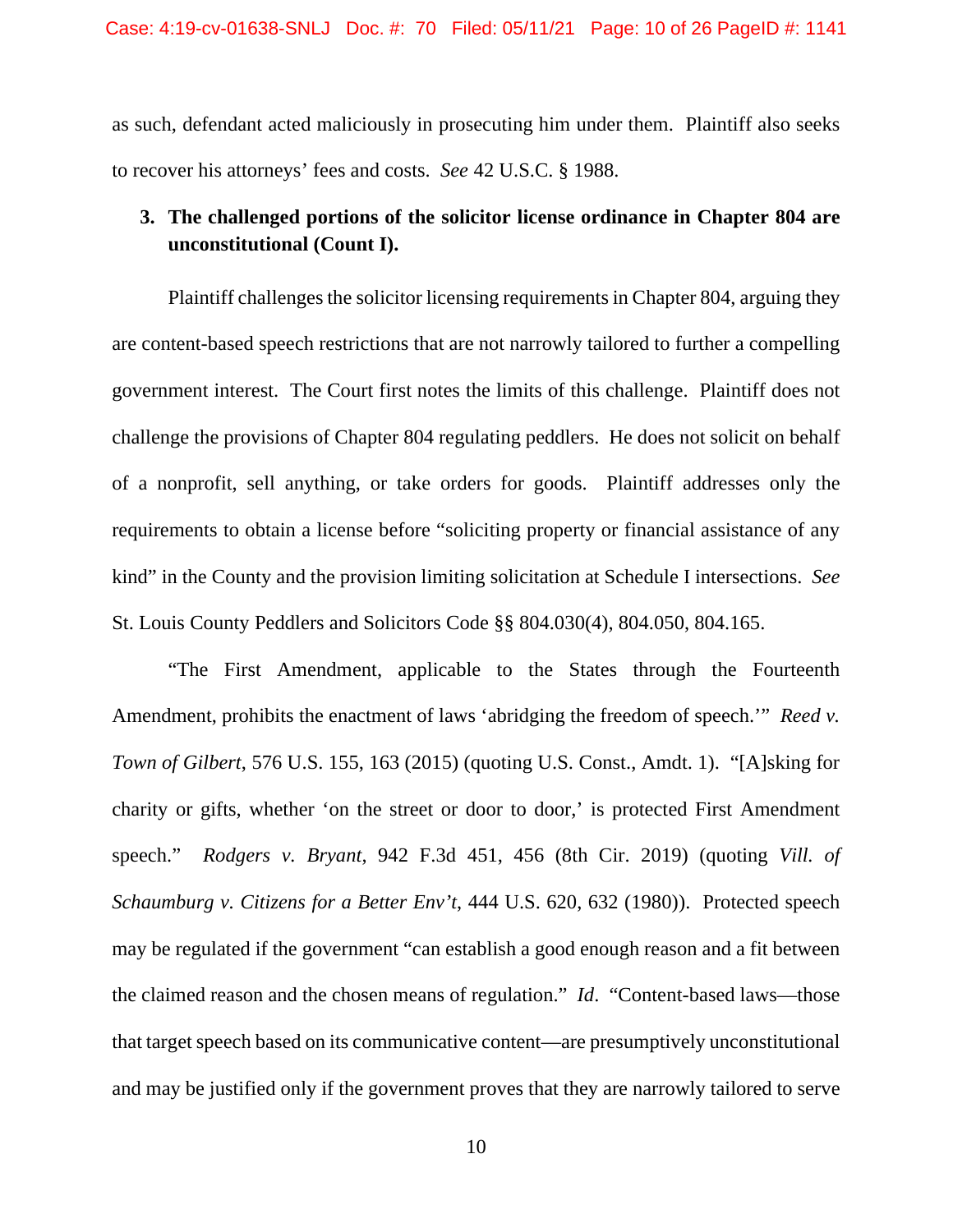compelling state interests." *Reed*, 576 U.S. at 163. "[A]lthough a duly enacted statute normally carries with it a presumption of constitutionality, when a regulation allegedly infringes on the exercise of first amendment rights, the statute's proponent bears the burden of establishing the statute's constitutionality." *Ass'n of Cmty. Orgs. for Reform Now v. City of Frontenac*, 714 F.2d 813, 817 (8th Cir. 1983).

Section 804.050's solicitor license requirement and section 804.165's restriction on solicitation at certain major intersections are content-based restrictions on their face because they regulate speech based on "the topic discussed or the idea or message expressed." *Reed*, 576 U.S. at 163. Whether a person needs a solicitor license or is restricted from speaking at Schedule I intersections depends wholly on the communicative content of their speech. *See id.* at 164. These restrictions apply only to those asking for "property or financial assistance" or selling or taking orders for certain items.<sup>[2](#page-10-0)</sup> They do not apply when people are, for example, advocating for a political cause, soliciting votes, or seeking petition signatures. The solicitor license requirements are content-based restrictions on speech. *See id*. at 163; *Rodgers*, 942 F.3d at 456; *see also, e.g.*, *Thayer v. City of Worcester*, 144 F.Supp.3d 218, 233 (D. Mass. 2015) (explaining "a protracted discussion of this issue is not warranted as substantially all of the Courts which have addressed similar laws since *Reed* have found them to be content based"); *Working Am., Inc. v. City of Bloomington*, 142 F.Supp.3d 823, 831 (D. Minn. 2015) (concluding a solicitor license requirement was content-based under *Reed*).

<span id="page-10-0"></span><sup>&</sup>lt;sup>2</sup> Section 804.165's limit on solicitation at Schedule I intersections also applies to solicitation campaigns by organizations.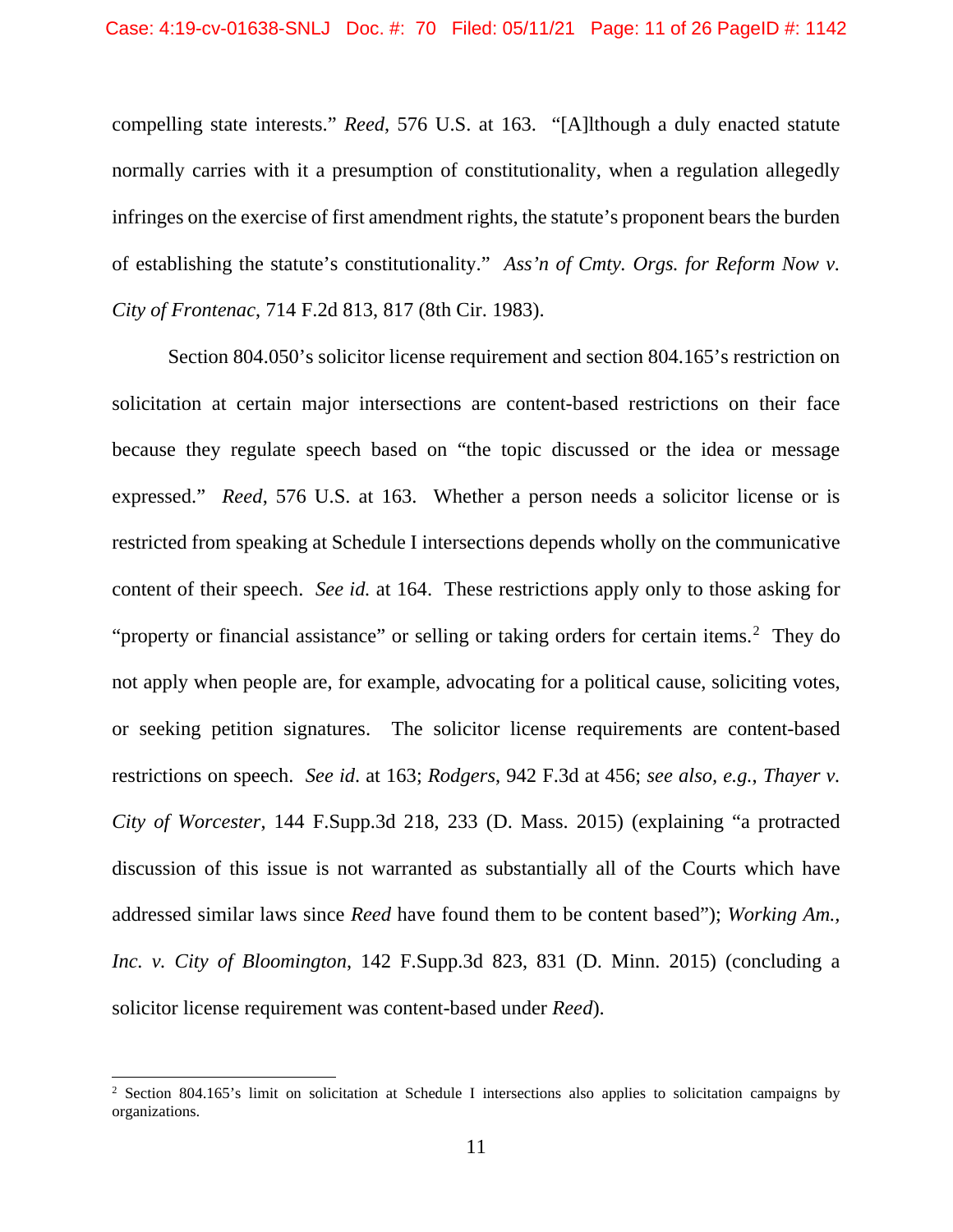Content-based restrictions on speech "can stand only if they survive strict scrutiny, which requires the Government to prove that the restriction furthers a compelling interest and is narrowly tailored to achieve that interest." *Reed*, 576 U.S. at 171 (internal quotations omitted). "[W]hether or not a regulation is narrowly tailored is evidenced by factors of relatedness between the regulation and the stated governmental interest." *Republican Party of Minn. v. White*, 416 F.3d 738, 751 (8th Cir. 2005) (en banc). "A narrowly tailored regulation is one that actually advances the state's interest (is necessary), does not sweep too broadly (is not overinclusive), does not leave significant influences bearing on the interest unregulated (is not underinclusive), and could be replaced by no other regulation that could advance the interest as well with less infringement of speech (is the leastrestrictive alternative)." *Id.*

Defendant argues its solicitor license requirements serve its compelling interest in public safety, particularly traffic safety, because: solicitors begging at intersections have increased in the County; the County has received increased motorist complaints about solicitors, especially plaintiff, in recent years; plaintiff sometimes walks into the road to receive donations or has been seen walking down the side of the exit ramp and entering the second lane of traffic; vehicles have moved away as plaintiff walks toward them; two accidents involving solicitation have happened at Schedule I intersections; solicitors who enter traffic when it is moving can be struck by a vehicle or cause traffic to slow down or stop; and, solicitation causes driver distraction. Defendant claims that the restriction on solicitation at Schedule I intersections promotes traffic safety because it limits the number of solicitors at any given intersection on a given day, which reduces the risk of accidents.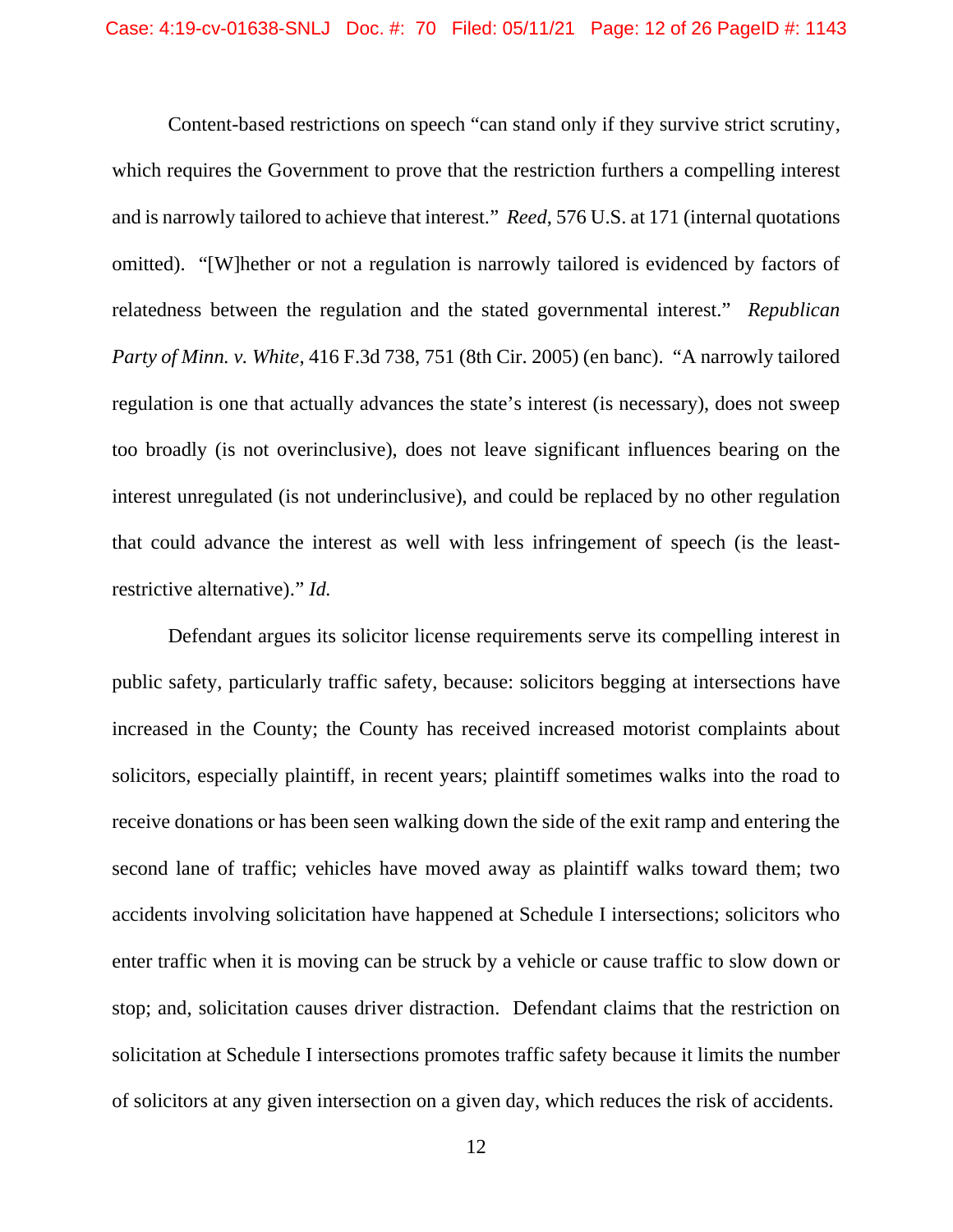"[M]unicipalities traditionally have power to regulate" road safety, including to "prevent potential traffic obstructions before they actually cause an accident or other problem." *Stahl v. City of St. Louis*, 687 F.3d 1038, 1040 (8th Cir. 2012). But even if defendant's traffic safety interest is compelling, *but see Neighborhood Enterprs., Inc. v. City of St. Louis*, 644 F.3d 728, 738 (8th Cir. 2011), it still must show its content-based restrictions on speech are narrowly tailored to further that interest. *See id.* Plaintiff argues that the solicitor license requirements are not narrowly tailored because defendant has not shown the license requirement furthers its asserted interests and because the restrictions are underinclusive. The Court agrees.

First, defendant fails to show the solicitor license requirement in section 804.050 advances its interest in public safety, particularly traffic safety. "Government may not regulate expression in such a manner that a substantial portion of the burden on speech does not serve to advance its goals." *Ward v. Rock Against Racism*, 491 U.S. 781, 799 (1989). To survive strict scrutiny, defendant must show "'a direct causal link between the restriction imposed and the injury to be prevented.'" *281 Care Comm. v. Arneson*, 766 F.3d 774, 787 (8th Cir. 2014) (quoting *United States v. Alvarez*, 567 U.S. 709, 725 (2012) (plurality)). Defendant does not explain the connection between requiring a person to get a license to ask for money in public and traffic safety. It appears to agree that requiring individuals to obtain a license before soliciting at other public locations away from busy intersections does not relate to traffic safety. *See* Def.'s Tr. Br. at 6 [Doc. #58] (arguing "[t]his is a situation where a hazard exists on roads, as compared to panhandlers soliciting on the sidewalks of a business district"). Defendant states its background check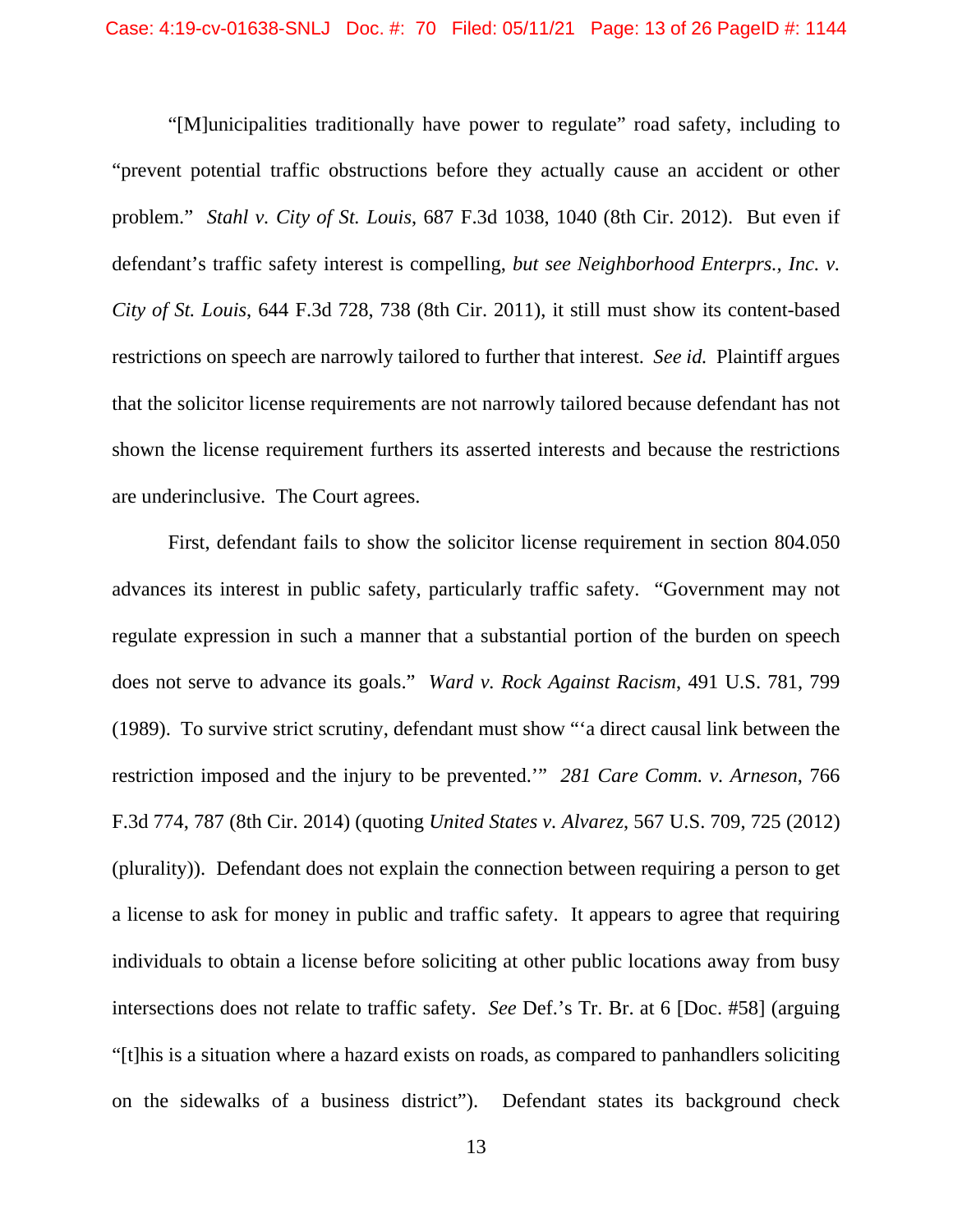requirement serves public safety "by identifying who is soliciting and requiring solicitors to undergo a background check." *Id*. at 12. It provides no explanation or support for this conclusion; its bare assertion that the two are connected is not sufficient to meet its burden. *See Horina v. City of Granite City*, 538 F.3d 624, 633-34 (7th Cir. 2008) (explaining that though a "panoply" of evidence is not needed, the government must "proffer *something* showing that the restriction actually serves a government interest"). Defendant does not explain the connection between the solicitor license requirement and its asserted interests.

Second, the restrictions are underinclusive because defendant has not given clear reasons for singling out solicitation from all other speech to promote traffic safety. "Where a regulation restricts a medium of speech in the name of a particular interest but leaves unfettered other modes of expression that implicate the same interest, the regulation's underinclusiveness may 'diminish the credibility of the government's rationale for restricting speech in the first place.'" *Johnson v. Minneapolis Park and Recreation Bd.*, 729 F.3d 1094, 1100 (8th Cir. 2013) (quoting *City of Ladue v. Gilleo*, 512 U.S. 43, 52 (1994)). "While the Supreme Court has held that 'a legislature may deal with one part of a problem without addressing all of it,' that rule 'has less force when a classification turns on the subject matter of expression.'" *Rodgers*, 942 F.3d at 457 (quoting *Erznoznik v. City of Jacksonville*, 422 U.S. 205, 215 (1975)). "Thus, a 'regulation cannot discriminate on the basis of content unless there are clear reasons for the distinction.'" *Id.*; *see also Traditionalist Am. Knights v. City of Desloge*, 775 F.3d 969, 979 (8th Cir. 2014).

Defendant does not give clear reasons for its content-based regulations. It claims solicitation at intersections has recently increased, though it provides little detail and does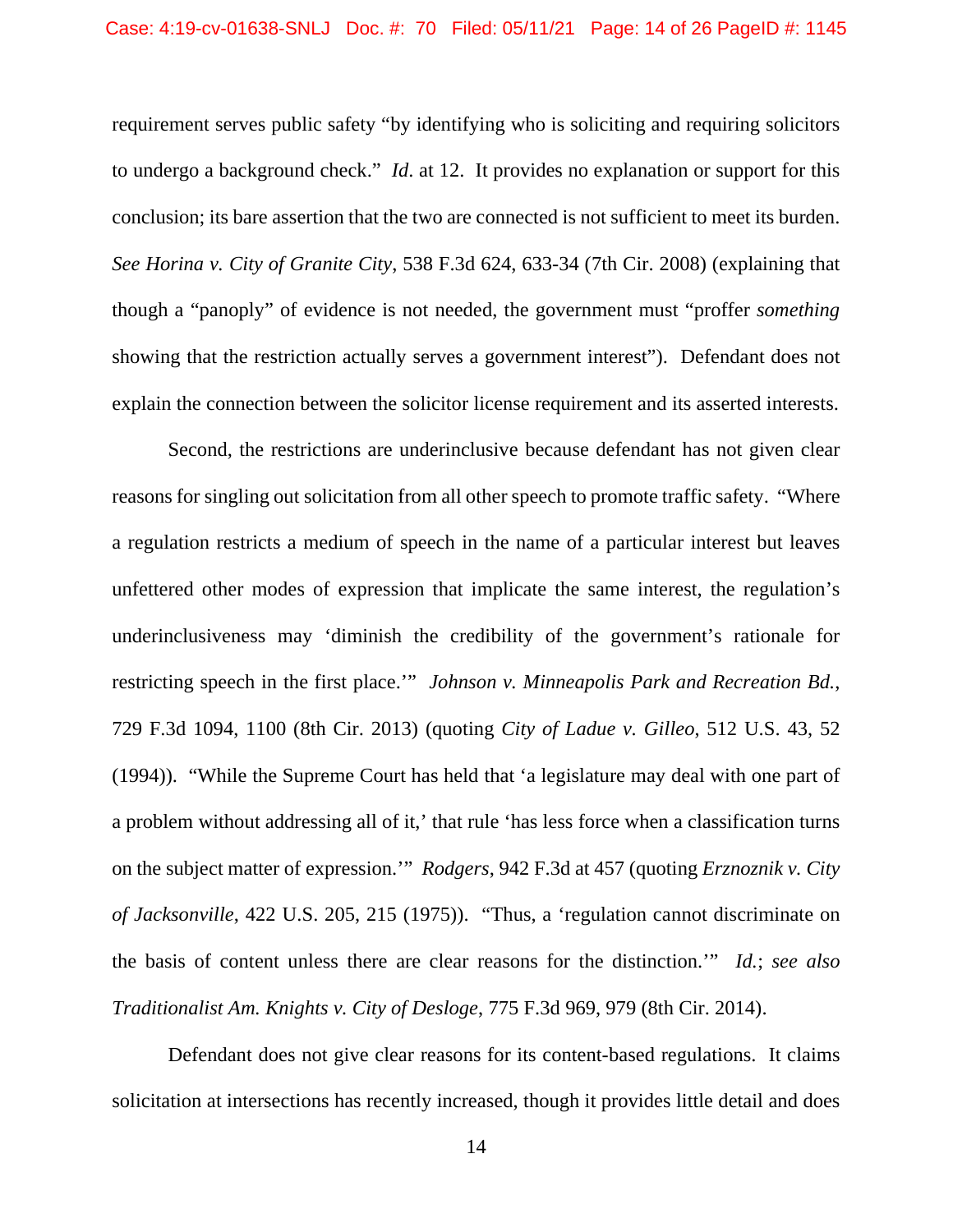not explain what this has to do with its decision to implement these restrictions decades ago. A solicitor who enters moving traffic could disrupt traffic or could be struck by a vehicle; but, so could any person who enters moving traffic for any reason. Soliciting money can cause driver distraction; but, so can many other forms of roadside expression, such as protesting, soliciting signature petitions, campaigning, or evangelizing. *Cf. Rodgers*, 942 F.3d at 457 (finding a charitable solicitation ban underinclusive where it did not ban other types of "equally dangerous" solicitation activity). That motorists choose to call and complain about beggars does not justify restricting the beggars' speech. *Cf. Stahl*, 687 F.3d at 1041. On this record, defendant has not shown why solicitation is distinct from other modes of expression that implicate its traffic safety interest, meaning its contentbased restrictions are underinclusive.

Defendant briefly mentions severability. Under Missouri law, "[t]he provisions of every statute are severable." *See* § 1.140 RSMo; *see also Leavitt v. Jane L.*, 518 U.S. 137, 139 (1996) (per curiam). A court must "sever unconstitutional provisions of statutes and give effect to the remaining statutory text 'unless the court finds the valid provisions of the statute are so essentially and inseparably connected with, and so dependent upon, the void provision that it cannot be presumed the legislature would have enacted the valid provisions without the void one," or if the valid provisions cannot be executed consistent with legislative intent without the invalid provisions. *Phelps-Roper v. Koster*, 713 F.3d 942, 953 (8th Cir. 2013) (quoting § 1.140 RSMo); *see also City of St. Peters v. Roeder*, 466 S.W.3d 538, 547 (Mo. banc 2015).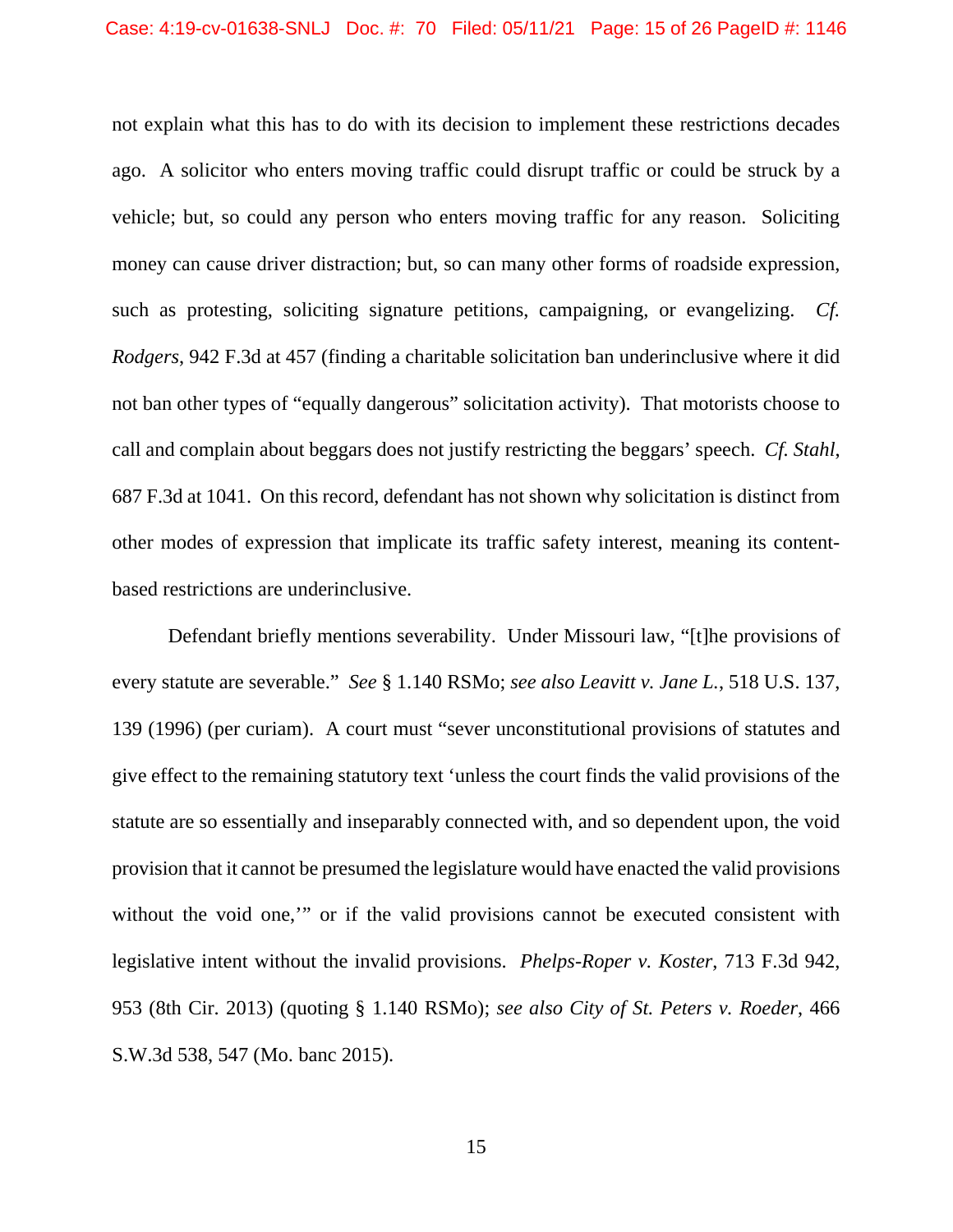Section 804.165 is severable. Earlier versions of Chapter 804 did not include this section. *See* St. Louis County Ord. No. 6201 (1972), Pl.'s Ex. 2 [Doc. #56-2]. Severing this section does not make the rest of the chapter inoperable in regulating peddlers, sales of goods and services, or nonprofit solicitation—provisions plaintiff has not challenged. The inclusion of "soliciting property or financial assistance of any kind" in the definition of "solicitor" in section 804.030(4) is also severable, for the same reasons. The Court will sever and declare void: (1) the language "soliciting property or financial assistance of any kind" in section 804.030(4), and (2) all of section 804.165.

#### **4. Section 1209.090.1 is unconstitutional under** *Reed v. Gilbert* **(Count II).**

Plaintiff also challenges St. Louis County Code section 1209.090.1, which prohibits standing in the roadway for certain solicitation purposes, as a content-based restriction not narrowly tailored to further a compelling government interest. As this Court already detailed in its order denying defendant's motion for judgment on the pleadings, section 1209.090.1 is content based on its face because its application depends on the message the speaker is conveying. *See Fernandez v. St. Louis Cnty.*, 461 F.Supp.3d 894, 897-99 (E.D. Mo. 2020). The Court incorporates its prior analysis here. Defendant continues to dispute section 1209.090.1 is content based, arguing it applies "uniformly to any individual standing or walking on a roadway, regardless of the individual's message or lack of message." Def.'s Supp. Tr. Br. at 6 (Doc #68). The plain language of the section shows otherwise. The section applies only to people who stand in the roadway to solicit four specific things: a ride, employment, charitable contributions, or business. A person cannot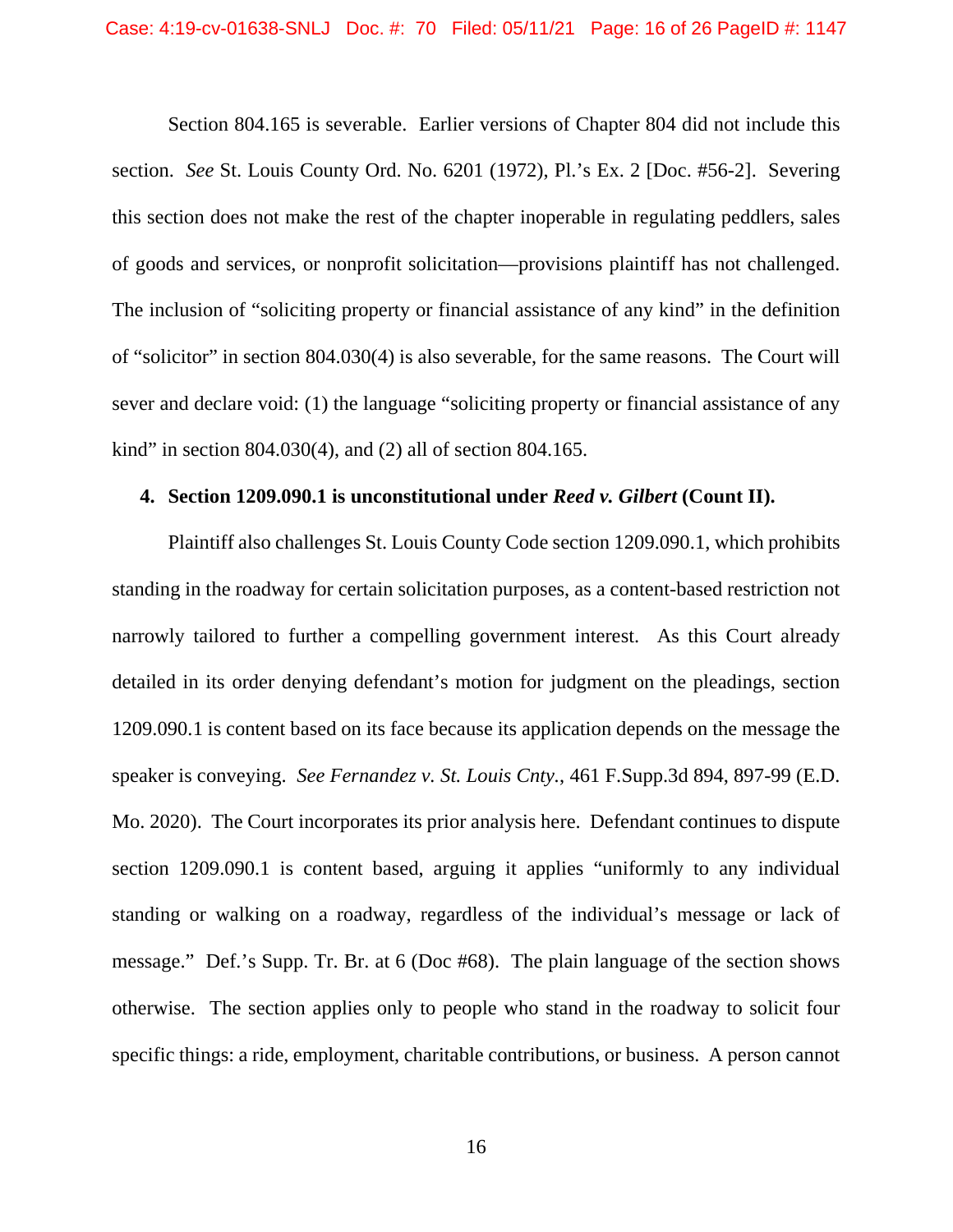stand in a roadway to solicit charity; they can stand in a roadway to solicit a signature or a compliment. Strict scrutiny applies. *See Reed*, 576 U.S. at 163.

Defendant again relies on its interest in traffic safety, arguing that keeping solicitors out of the roadway protects both pedestrians and drivers. Again, even if traffic safety is a compelling interest, the section is not narrowly tailored because its singling out of speech on just these four topics is underinclusive. *See Reed*, 576 U.S. at 171-72.

Defendant argues it singles out solicitation for a few reasons. First, it suggests solicitation is different from other speech in the extent to which it distracts drivers. It offers little support for this proposition and provides no basis to conclude that a person standing in a roadway asking for cash is more distracting than one standing in a roadway to, for example, solicit petition signatures, display a shocking photo, or ask for directions.

Second, defendant argues solicitation uniquely requires a response from motorists, as it requires willing drivers to "respond by searching for currency and passing it along to the solicitor" and then secure their belongings again before returning full attention to driving. *See ACORN v. City of Phoenix*, 798 F.2d 1260, 1269 (9th Cir. 1986) (overruled by *Comite de Jornaleros de Redondo Beach v. City of Redondo Beach*, 657 F.3d 936 (9th Cir. 2011)). Even if this argument were persuasive, section 1209.090.1 does not just prohibit standing in the roadway to ask for cash; it also prohibits doing so to ask for a ride, employment, or business, none of which require searching for currency. This justification "raises serious doubts about whether the government is in fact pursuing the interest it invokes, rather than disfavoring" unpopular speech, *i.e.*, begging. *See Johnson*, 729 F.3d at 1100 (quotation marks omitted).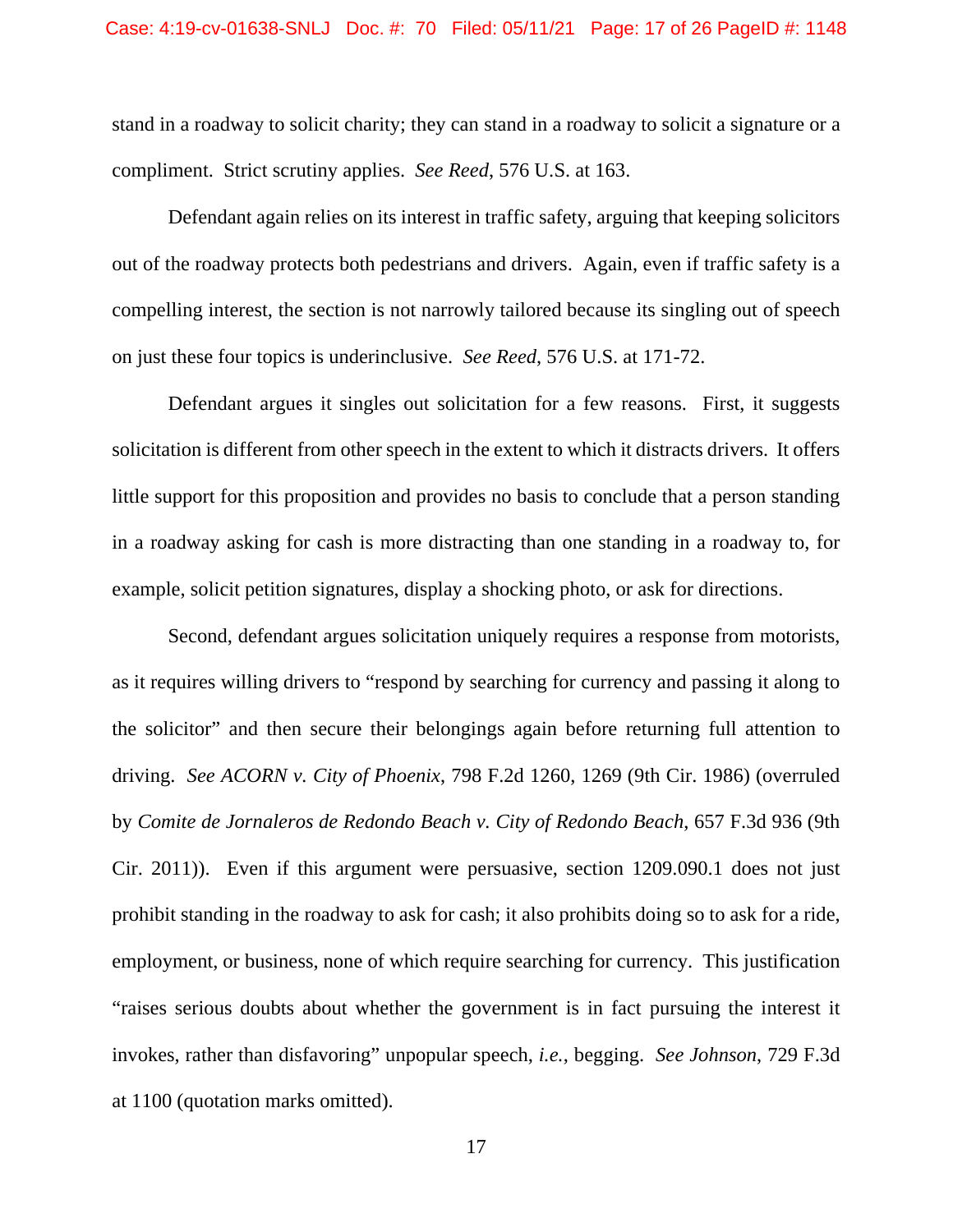Finally, defendant argues that soliciting funds is inherently intrusive and disruptive and presents risks of duress that make it appropriate to regulate. Defendant does not support these propositions; the cases it relies on are not relevant, as they involved factually different situations where the government acted as a proprietor in nonpublic fora and only had to show their restrictions were reasonable—an expressly different standard than what applies here in the regulation of speech in a public forum. *See, e.g.*, *Int'l Soc. for Krishna Consciousness, Inc. v. Lee*, 505 U.S. 672, 678 (1992).

Defendant's decision to restrict only standing in the roadway to speak on these few topics "cannot be regarded as protecting an interest of the highest order, and thus as justifying a restriction on truthful speech, when it leaves appreciable damage to that supposedly vital interest unprohibited." *Reed*, 576 U.S. at 172 (quotation marks omitted). In *Reed*, the Court explained a "clear and firm rule governing content neutrality is an essential means of protecting the freedom of speech, even if laws that might seem 'entirely reasonable' will sometimes be 'struck down because of their content-based nature.'" *Id.* at 171 (quoting *Gilleo*, 512 U.S. at 60). The Court does not doubt defendant can lawfully restrict pedestrians from standing in roadways in the interest of public safety. It just cannot do so in a content-based way without a "good enough reason and a fit between the claimed reason and the chosen means of regulation." *Rodgers*, 942 F.3d at 456. Defendant has not met this burden. Section 1209.090.1 is unconstitutional.

Section 1209.090.1 is severable from the Traffic Code. The chapter contains many other sections regulating traffic that are not challenged and that can operate without section 1209.090.1. The Court will sever and declare void section 1209.090.1.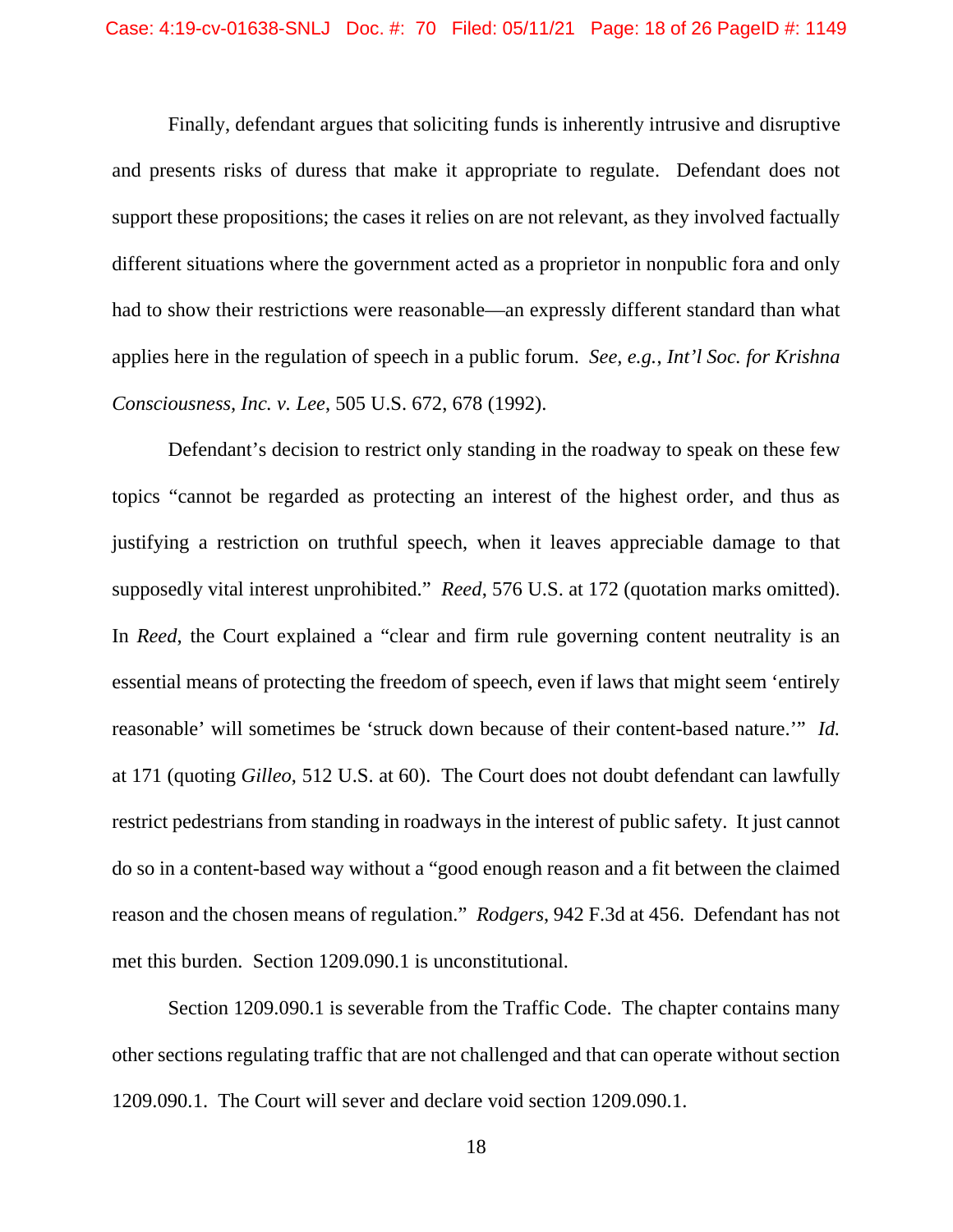## **5. Sections 716.080 and 716.090, prohibitions on vagrancy, are unconstitutional (Count III).**

Plaintiff also challenges County Code sections 716.080 and 716.090, which prohibit vagrancy. These types of vagrancy laws are "plainly unconstitutional" violations of due process because they do not give fair notice of what is prohibited and because they lend themselves to arbitrary enforcement. *See, e.g.*, *Papachristou v. City of Jacksonville*, 405 U.S. 156, 168-71 (1972). Defendant does not argue otherwise. The parties agreed to a preliminary injunction enjoining enforcement of these sections. Defendant indicated it intends to repeal or replace these sections, but the record does not reflect whether this is done. Sections 716.080 and 716.090 are severable from Chapter 716. The Court will sever and declare void sections 716.080 and 716.090.

## **6. Plaintiff is entitled to permanent injunctive relief against enforcement of the unconstitutional ordinances.**

Plaintiff also seeks permanent injunctive relief barring enforcement of the ordinances. Where, as here, the plaintiff succeeds on the merits, a court "then considers the following factors in deciding whether to grant a permanent injunction: (1) the threat of irreparable harm to the moving party; (2) the balance of harms with any injury an injunction might inflict on other parties; and (3) the public interest." *Oglala Sioux Tribe v. C & W Enters., Inc.*, 542 F.3d 224, 229 (8th Cir. 2008). After considering these factors, the Court concludes permanent injunctive relief is appropriate on all three ordinances.

First, plaintiff has shown irreparable harm. "[T]he loss of First Amendment freedoms, for even minimal periods of time, unquestionably constitutes irreparable injury."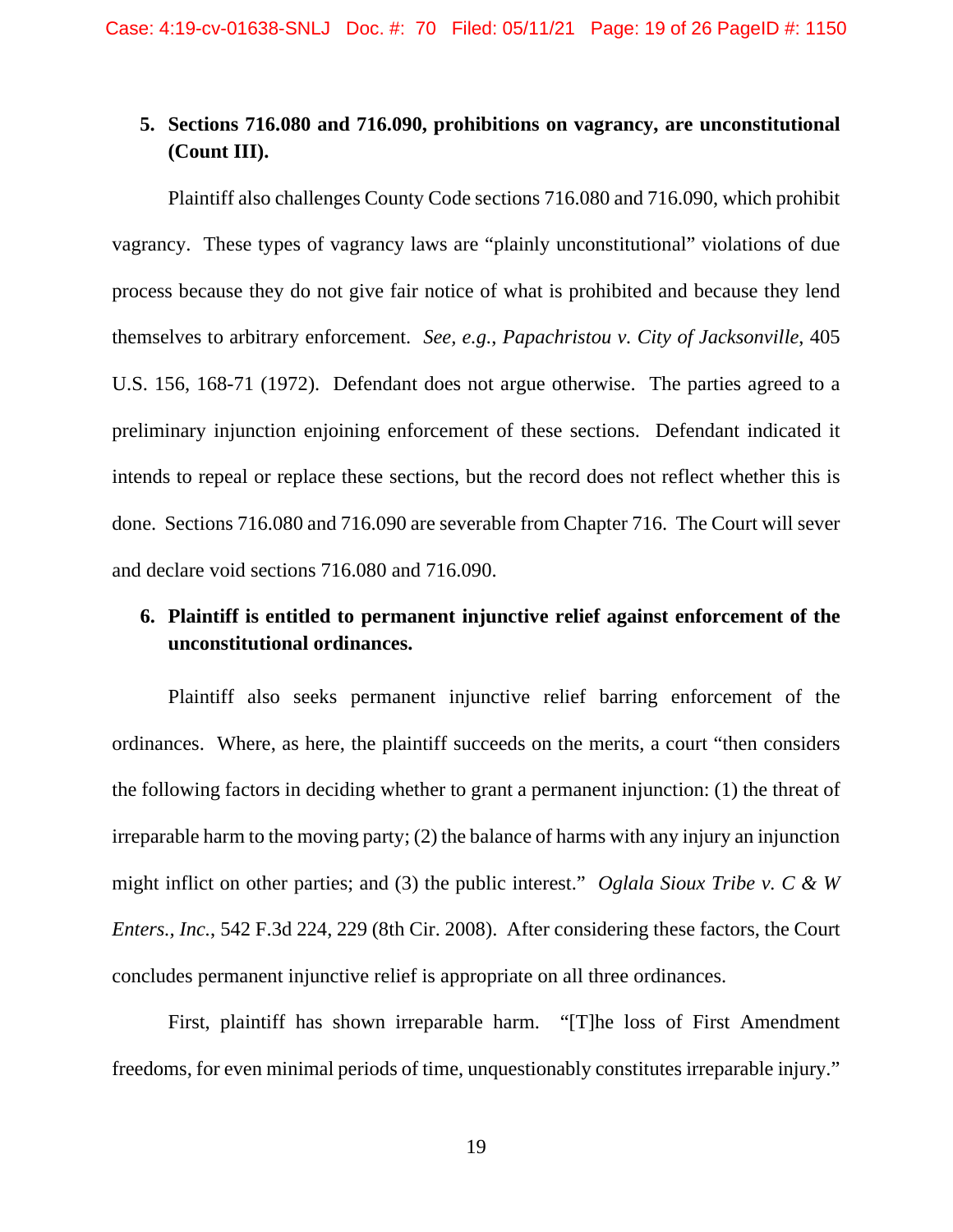*Lowry ex rel. Crow v. Watson Chapel Sch. Dist.*, 540 F.3d 752, 762 (8th Cir. 2008) (quoting *Elrod v. Burns*, 427 U.S. 347, 373 (1976)). Plaintiff has been cited and arrested for engaging in protected speech many times, including during the pendency of this suit. Without a permanent injunction barring enforcement of the ordinances, plaintiff's constitutional rights and those of others in the County would continue to be infringed.

Second, the balance of harms supports a permanent injunction. Defendant has not argued it will suffer irreparable harm. As the protection of plaintiff's constitutional rights outweighs defendant's interest in regulating public safety through constitutionally infirm ordinances, the balance supports a permanent injunction.

Finally, a permanent injunction of all three ordinances is in the public interest. The public has a compelling interest in protecting First Amendment rights. *See Make Liberty Win v. Ziegler*, -- F.Supp.3d --, 2020 WL 6493429 at \*7 (W.D. Mo. Nov. 4, 2020). The "'public has no interest in enforcing an unconstitutional ordinance.'" *Id.* (quoting *KH Outdoor, LLC v. City of Trussville*, 458 F.3d 1261, 1272 (11th Cir. 2006)). Permanent injunctive relief is appropriate.

#### **7. Plaintiff's damages claims (Counts IV, V, and VI).**

Plaintiff also brings three damages claims, arguing his arrests under Chapter 804 violated his Fourth and First Amendment rights (Counts IV and V) and his prosecutions under the ordinances were malicious prosecution under Missouri state law (Count VI). Plaintiff requests a "floor" of \$150,000 in damages for injuries he claims were caused by his arrests and prosecutions. Defendant argues that sovereign immunity applies and that plaintiff's arrests were supported by probable cause.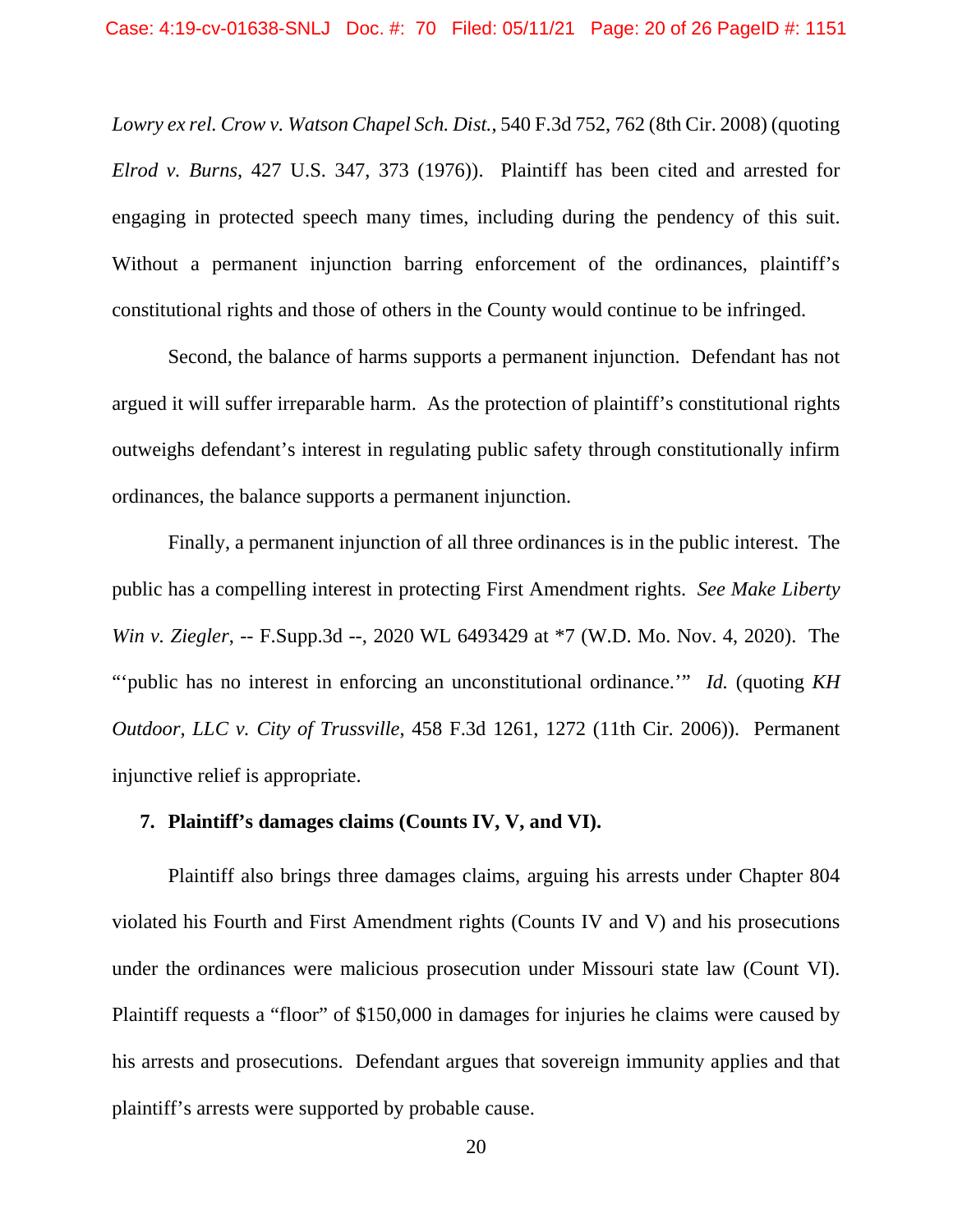Plaintiff's malicious prosecution claim is a Missouri tort claim that is barred by sovereign immunity unless plaintiff shows some statutory or common law exception that waives sovereign immunity. *See Blakeney v. City of Pine Lawn*, 2020 WL 4569175 at \*3 (E.D. Mo. Aug. 7, 2020) (slip copy); *Stockley v. Joyce*, 2019 WL 630049 at \*27 (E.D. Mo. Feb. 14, 2019) (unreported). "'Sovereign immunity is not an affirmative defense but is part of the plaintiff's *prima facie* case.'" *Id*. (quoting *Newsome v. Kansas City, Mo. Sch. Dist.*, 520 S.W.3d 769, 776 (Mo. banc 2017)). Plaintiff has not pled or shown any exception that might waive sovereign immunity, which he must do. *See Blakeney*, 2020 WL 4569175 at \*4; *Hazlett v. City of Pine Lawn*, 2013 WL 4482864 at \*2 (E.D. Mo. Aug. 19, 2013) (unreported). The Court will enter judgment for defendant on Count VI.

Sovereign immunity does not apply to plaintiff's damages claims under section 1983. *See Smith v. Copeland*, 892 F. Supp. 1218, 1225 (E.D. Mo. 1995). In Count IV, plaintiff alleges his arrests under Chapter 804 were unreasonable seizures that violated his Fourth Amendment rights. In Count V, he alleges his arrests constituted harassment for exercising his First Amendment rights and that such harassment caused him fear of future seizures for exercising his First Amendment rights.

"The essential elements of a  $\S$  1983 claim are (1) that the defendant(s) acted under color of state law, and (2) that the alleged wrongful conduct deprived the plaintiff of a constitutionally protected federal right." *Schmidt v. City of Bella Villa*, 557 F.3d 564, 571 (8th Cir. 2009). The parties agree that defendant acted under color of state law at all relevant times. Defendant points out that in cases involving a policy or ordinance that violates federal law, "'[t]o establish a constitutional violation, no evidence is needed other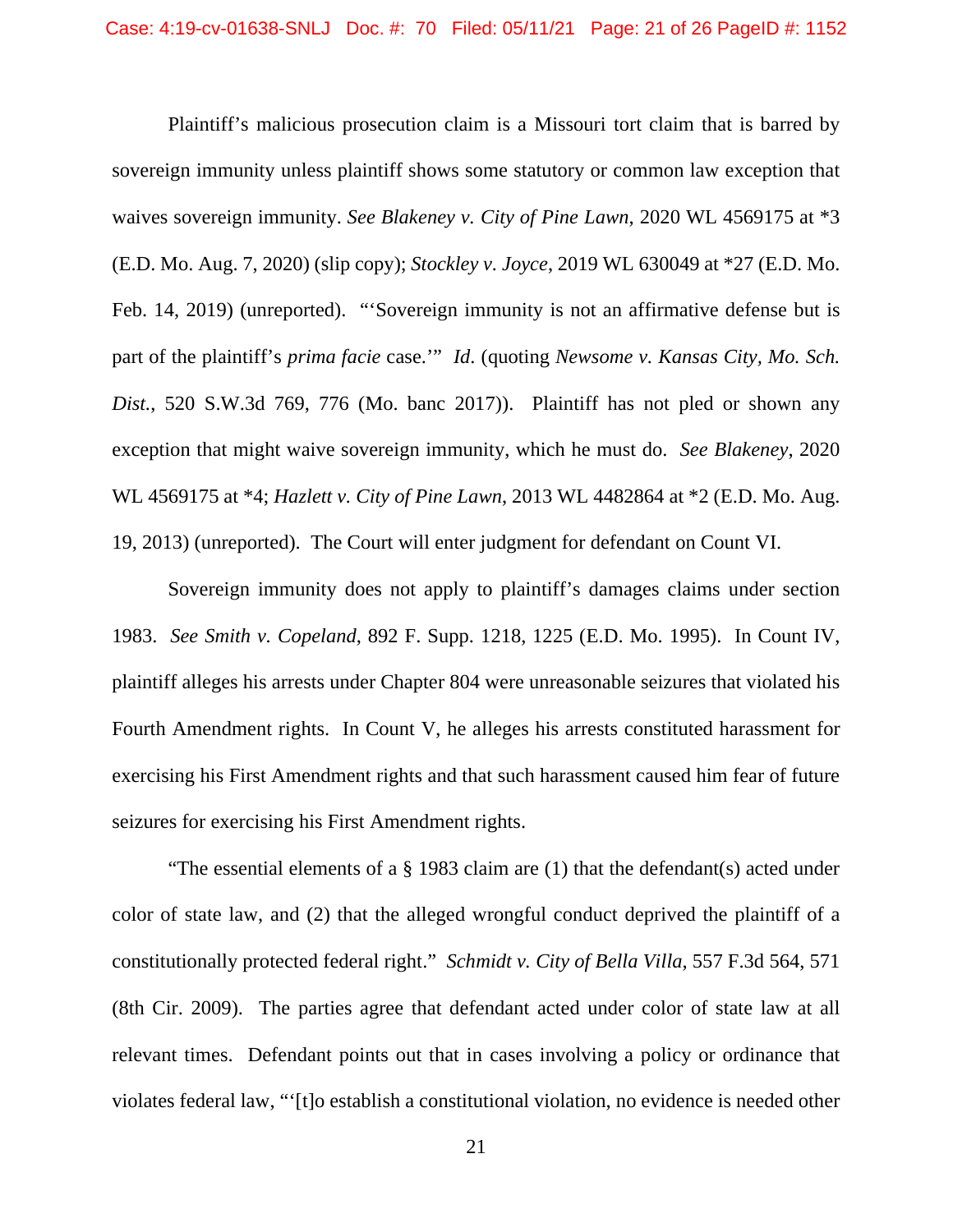than a statement of the municipal policy and its exercise.'" Def.'s Tr. Br. at 19 [Doc. #58] (quoting *Szabla*, 486 F.3d at 390). County police officers repeatedly arrested and detained plaintiff for engaging in protected First Amendment speech, pursuant to an unconstitutional ordinance defendant implemented and enforced. Plaintiff can recover compensatory damages for injuries resulting from his arrests. *Cf. Owen v. City of Independence*, 445 U.S. 622, 650-57 (1980); *Fields v. City of Omaha*, 810 F.2d 830, 834 (8th Cir. 1987); *Clary v. City of Cape Girardeau*, 165 F.Supp.3d 808, 830 (E.D. Mo. 2016). "The basic purpose of § 1983 damages is to compensate persons for injuries that are caused by the deprivation of constitutional rights." *Memphis Comm. Sch. Dist. v. Stachura*, 477 U.S. 299, 307 (1986) (cleaned up). Compensatory damages may include such damages as out-of-pocket loss, monetary harm, harm to reputation, humiliation, mental anguish, and suffering. *Id*. at 307.

Plaintiff requests a "floor" of \$150,000 in damages. Defendant does not contest this amount, only stating that "although the plaintiff was not able to solicit while detained, there is no evidence that the plaintiff was otherwise harmed." Def.'s Tr. Br. at 19 [Doc. #58]. Defendant recognizes that plaintiff seeks damages for his loss of liberty caused by his arrests. The parties agree defendant arrested plaintiff four times and jailed him for about 28 ½ hours. Those arrests were for exercising his First Amendment rights, pursuant to an ordinance this Court has found unconstitutional. Plaintiff claims that handcuffing during one arrest dislocated his shoulder; while his hospital records do not support this claim, the parties stipulated that handcuffing during an arrest caused this injury, requiring hospital treatment. Plaintiff also claims the arrests and detentions caused him emotional distress, which the Court finds credible. Plaintiff proved his arrests and detentions harmed him.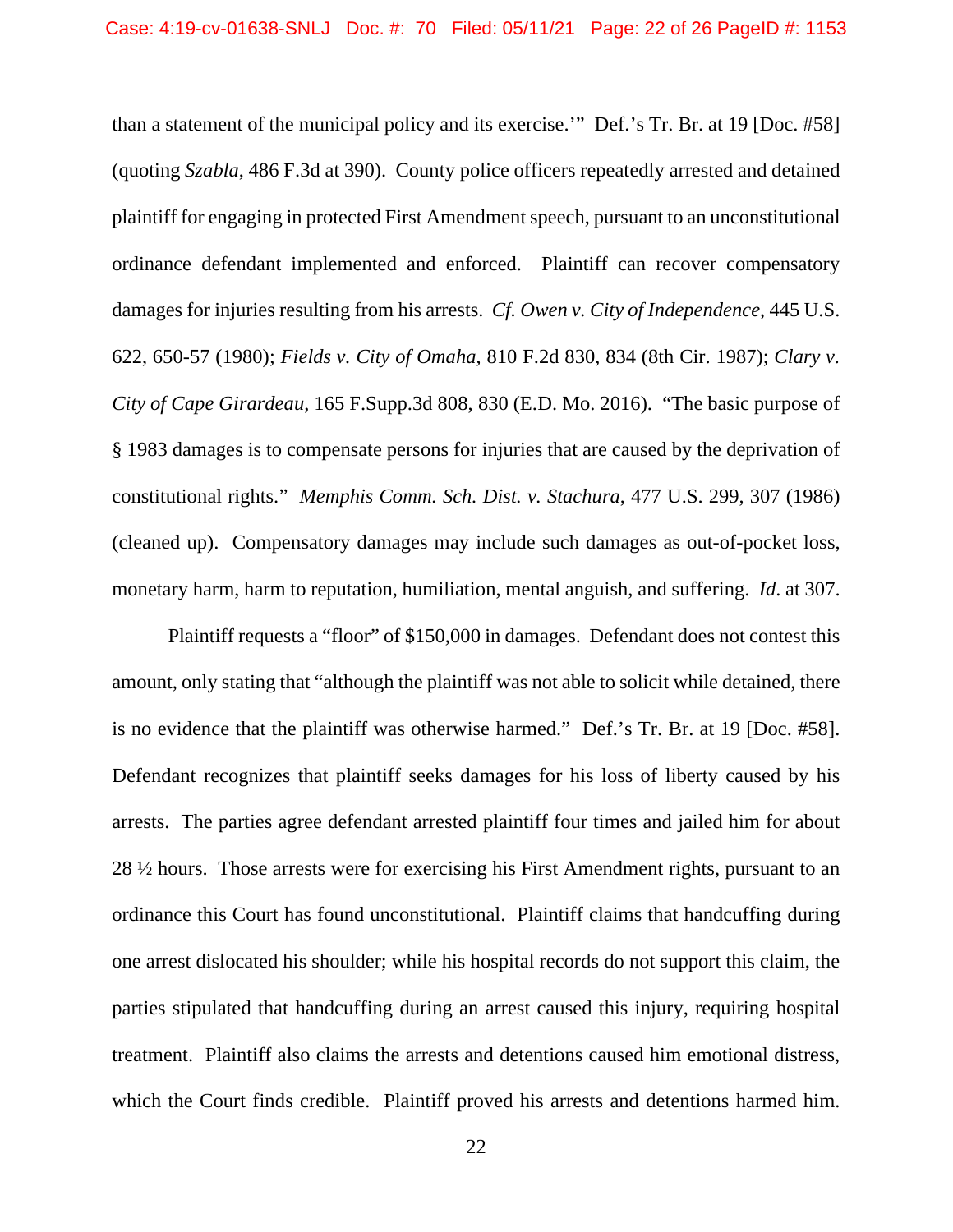*Cf., e.g.*, *Lowry*, 540 F.3d at 762. As defendant offers no other opposition to the amount of damages plaintiff requested, the Court finds the amount uncontested. Based on the evidence plaintiff presented, the parties' stipulated facts, and defendant's lack of opposition to the amount requested, the Court concludes an award of \$150,000 fairly compensates plaintiff for injuries caused by his arrests, in violation of his First Amendment rights.

The Court agrees with defendant that plaintiff has not proved additional damages from any past "chill" on his protected speech. Plaintiff has not established "he was deterred from some specific, intended act of expression" or that he refrained from soliciting because of his arrests. *See Abbott v. Pastides*, 900 F.3d 160, 169-171 (4th Cir. 2018); *see also* Pl.'s Depo. at 72 [Doc. #59-4] (testifying that though police "scared [him] away" from his preferred spot, he continued going back regularly and would continue to do so); Pl.'s Aff. ¶ 26 [Doc. #56-37] (plaintiff explaining that though his Schedule I solicitation authorizations had long since expired, "I continue to solicit at my preferred location at I-55 and S. Lindbergh Blvd. without authorization on an almost daily basis").

Plaintiff also provides no authority supporting his claim that defendant violated his Fourth Amendment rights. And, as he presents the case, any damages under this theory would duplicate those awarded for violation of his First Amendment rights. As defendant points to case law at least arguably supporting the conclusion that plaintiff's Fourth Amendment rights were not violated, *see Michigan v. DeFillippo*, 443 U.S. 31, 37-38 (1979), and plaintiff provides no support whatsoever for his theory, the Court will enter judgment for defendant on Count IV.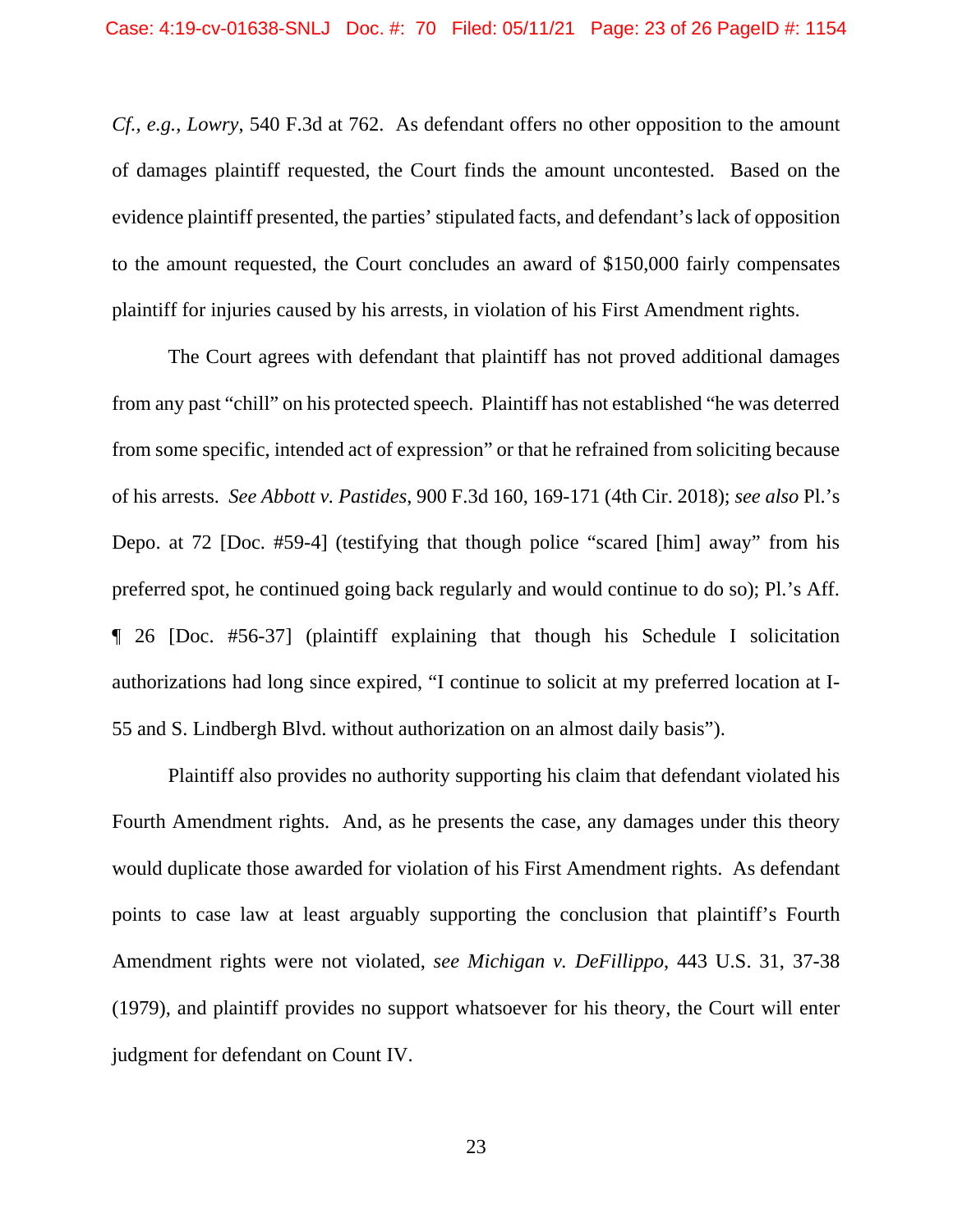#### **8. Attorneys' fees and costs.**

In a section 1983 case, the Court "may allow the prevailing party, other than the United States, a reasonable attorney's fee as part of the costs." 42 U.S.C. § 1988(b). "[A] prevailing plaintiff should ordinarily recover an attorney's fee unless special circumstances would render such an award unjust." *Hensley v. Eckerhart*, 461 U.S. 424, 429 (1983) (quotation marks omitted). A plaintiff is a prevailing party under § 1988 if he succeeds on any significant issue in the case. *See Farrar v. Hobby*, 506 U.S. 103, 109 (1992).

Courts consider a number of factors in determining a reasonable attorney's fee, including: the time and labor required to litigate the case; the novelty and difficulty of the questions involved; the skill required to perform the services properly; customary fees; the results obtained; and awards in similar cases. *See McDonald v. Armontrout*, 860 F.2d 1456, 1459 and n.4 (8th Cir. 1988). "The proper method for determining a reasonable attorney's fee is to multiply the number of hours reasonably expended on the litigation times a reasonable hourly rate. The resulting product [i.e., 'lodestar'] is presumed to be the reasonable fee to which counsel is entitled." *Id.* at 1458 (cleaned up).

Plaintiff proved all three ordinances he challenged are unconstitutional and received the injunctive and declaratory relief he sought and damages. Plaintiff achieved an excellent result and is clearly the prevailing party. The questions in this case were complex and challenging and required considerable time, labor, and skill to litigate. Plaintiff's attorneys provided detailed support for their fee request, including invoices supporting the hours of work they claimed—107.4 hours for Mr. Schock and 161.6 hours for Mr. Eastwood—and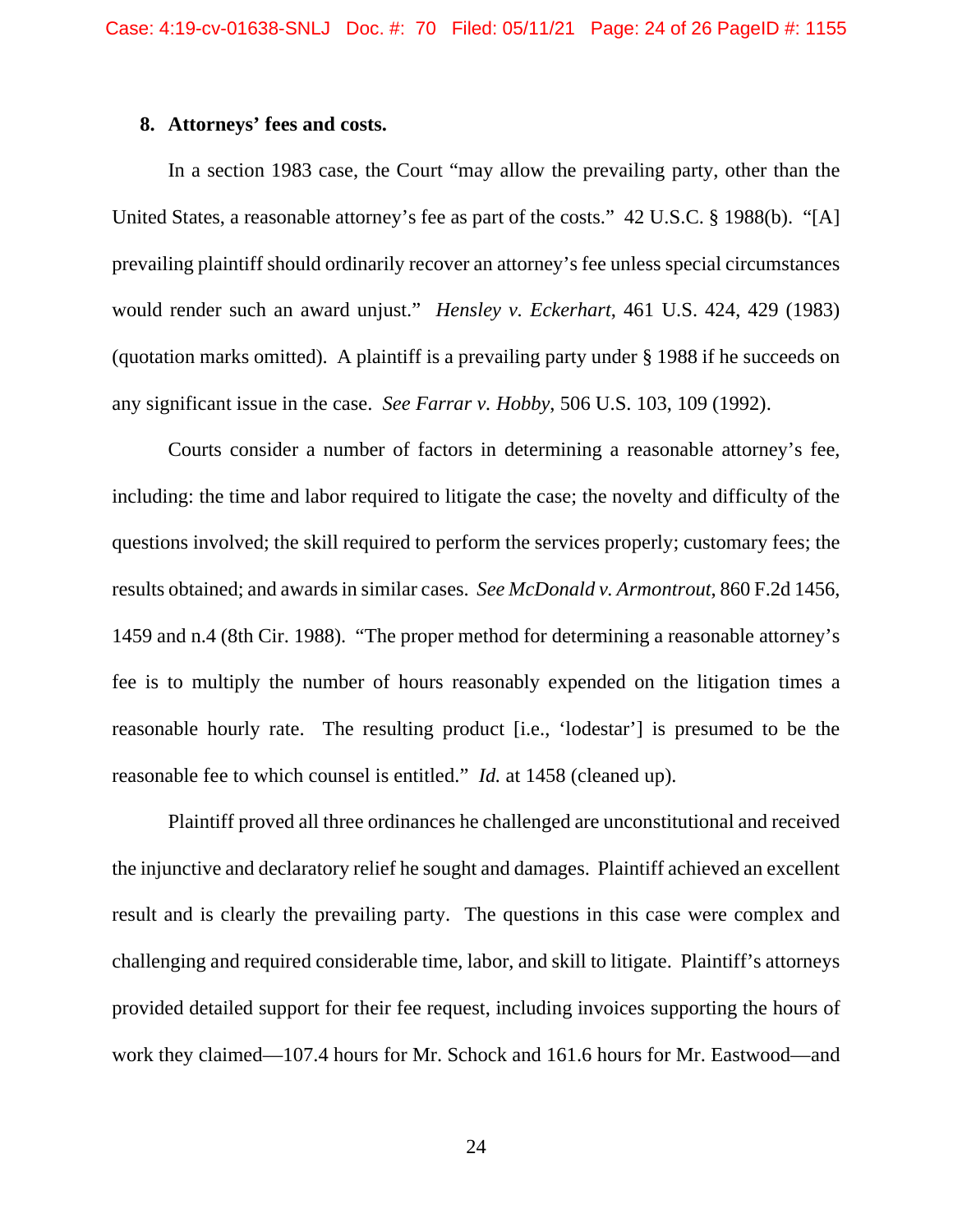affidavits supporting their requested hourly rates—\$575 for Mr. Schock and \$475 for Mr. Eastwood. They do not request any lodestar enhancement.

Defendant does not contest the reasonableness of plaintiff's requested hourly rates or hours submitted, only stating the Court should award a lesser amount depending on plaintiff's ultimate success. Given plaintiff's overall success in the case, the Court will not reduce the award on that basis. *See Hensley*, 461 U.S. at 435. Because defendant does not contest the reasonableness of the fee request, and based on the support plaintiff provided and the Court's experience and knowledge of prevailing rates in this market, the Court finds the requested hourly rates and hours claimed reasonable. *See Hanig v. Lee*, 415 F.3d 822, 825 (8th Cir. 2005); *Hendrickson v. Branstad*, 934 F.2d 158, 164 (8th Cir. 1991). The Court will grant plaintiff's request for \$138,515 in attorneys' fees.

Accordingly,

**IT IS HEREBY ORDERED, ADJUDGED, and DECREED** that judgment will be entered in plaintiff Robert Fernandez's favor on Counts I, II, III, and V of plaintiff's complaint [Doc. #1].

**IT IS FURTHER ORDERED, ADJUDGED, AND DECREED** that judgment will be entered in defendant St. Louis County's favor on Counts IV and VI of plaintiff's complaint [Doc. #1].

**IT IS FURTHER ORDERED, ADJUDGED, AND DECREED** that the following provisions will be severed from the St. Louis County Peddlers and Solicitors Code, Chapter 804, and defendant is prohibited from enforcing them: